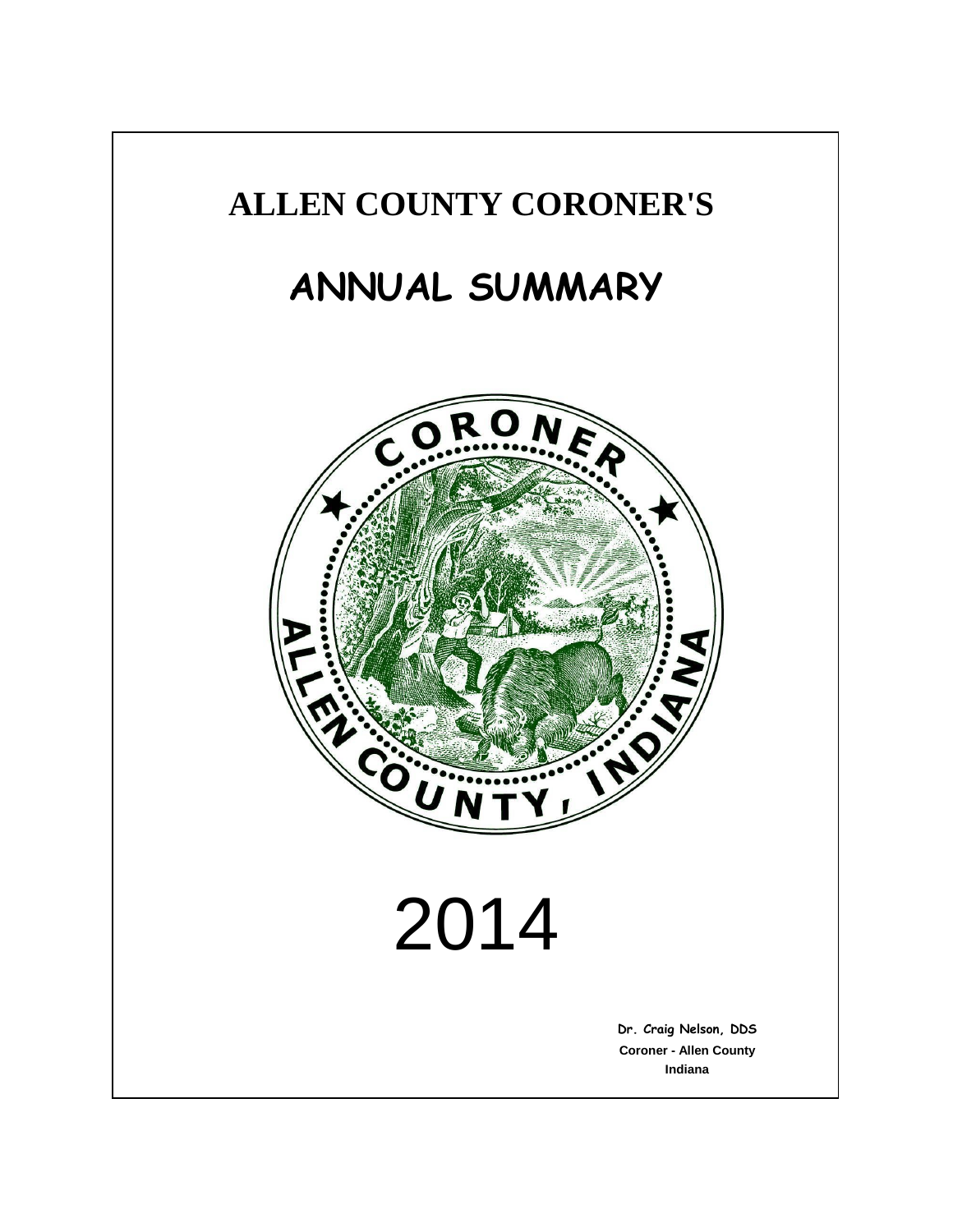| 2014 STATISTICAL SUMMARY                |               |                                                                   |                                          |                              |        |
|-----------------------------------------|---------------|-------------------------------------------------------------------|------------------------------------------|------------------------------|--------|
|                                         |               |                                                                   |                                          | Dr. C. Nelson, DDS - Coroner |        |
|                                         |               | <b>TOTAL NUMBER OF DEATHS IN ALLEN COUNTY 2014</b>                |                                          | 4,169                        |        |
|                                         |               | TOTAL NUMBER OF CASES INVESTIGATED BY THE CORONER'S OFFICE 526    |                                          |                              |        |
|                                         |               | <b>TOTAL NUMBER OF CORONER CASES WHICH REQUIRED AUTOPSIES 221</b> |                                          |                              | 42.0%  |
|                                         |               |                                                                   |                                          |                              |        |
|                                         |               | Cases transferred from                                            |                                          |                              |        |
| <b>Manner of Death</b><br>determination |               | other Counties who died<br>in Allen                               | Allen County (non-<br>transferred) cases |                              | totals |
| <b>NATURAL</b>                          |               | 20                                                                | 197                                      |                              | 217    |
| ACCIDENT, (non-Motor Vehicle)           |               | 60                                                                | 119                                      |                              | 179    |
| ACCIDENT, MOTOR VEHICLE                 |               | 28                                                                | 29                                       |                              | 57     |
| <b>SUICIDE</b>                          |               | 3                                                                 | 47                                       |                              | 50     |
| <b>HOMICIDE</b>                         |               |                                                                   | 16                                       |                              | 16     |
| <b>UNDETERMINED</b>                     |               | 1                                                                 | 6                                        |                              | 7      |
| <b>PENDING</b>                          |               |                                                                   | 0                                        |                              | 0      |
| Returned to be Signed by PHY            |               |                                                                   |                                          |                              | 0      |
|                                         | <b>TOTALS</b> | 112                                                               | 414                                      | 526                          |        |
|                                         |               |                                                                   |                                          |                              |        |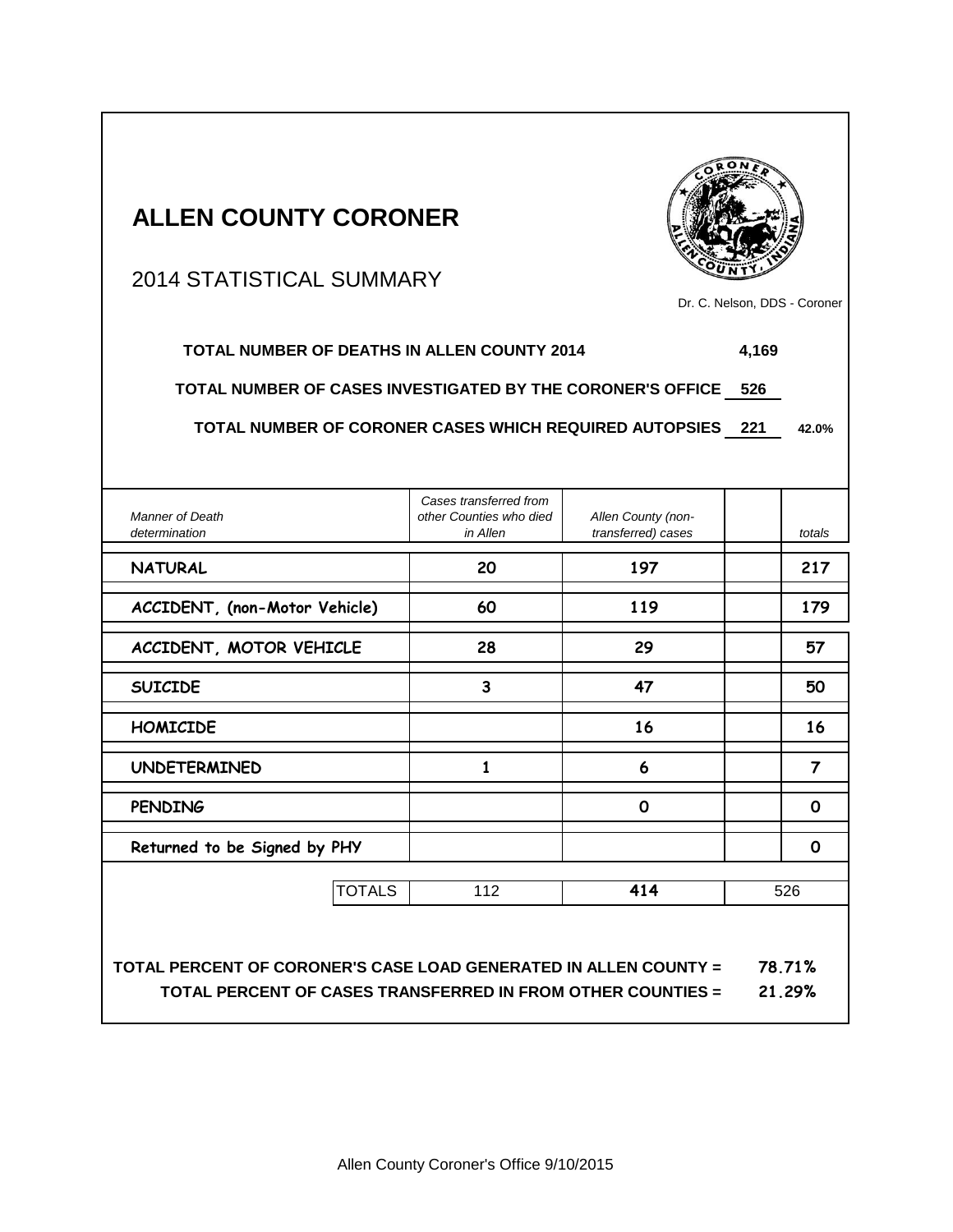Allen County Coroner's Office 9/10/2015

 $\mathbf I$ 

 $\mathbf{I}$ 

 $\mathbf{I}$ 

 $\begin{array}{c} \hline \end{array}$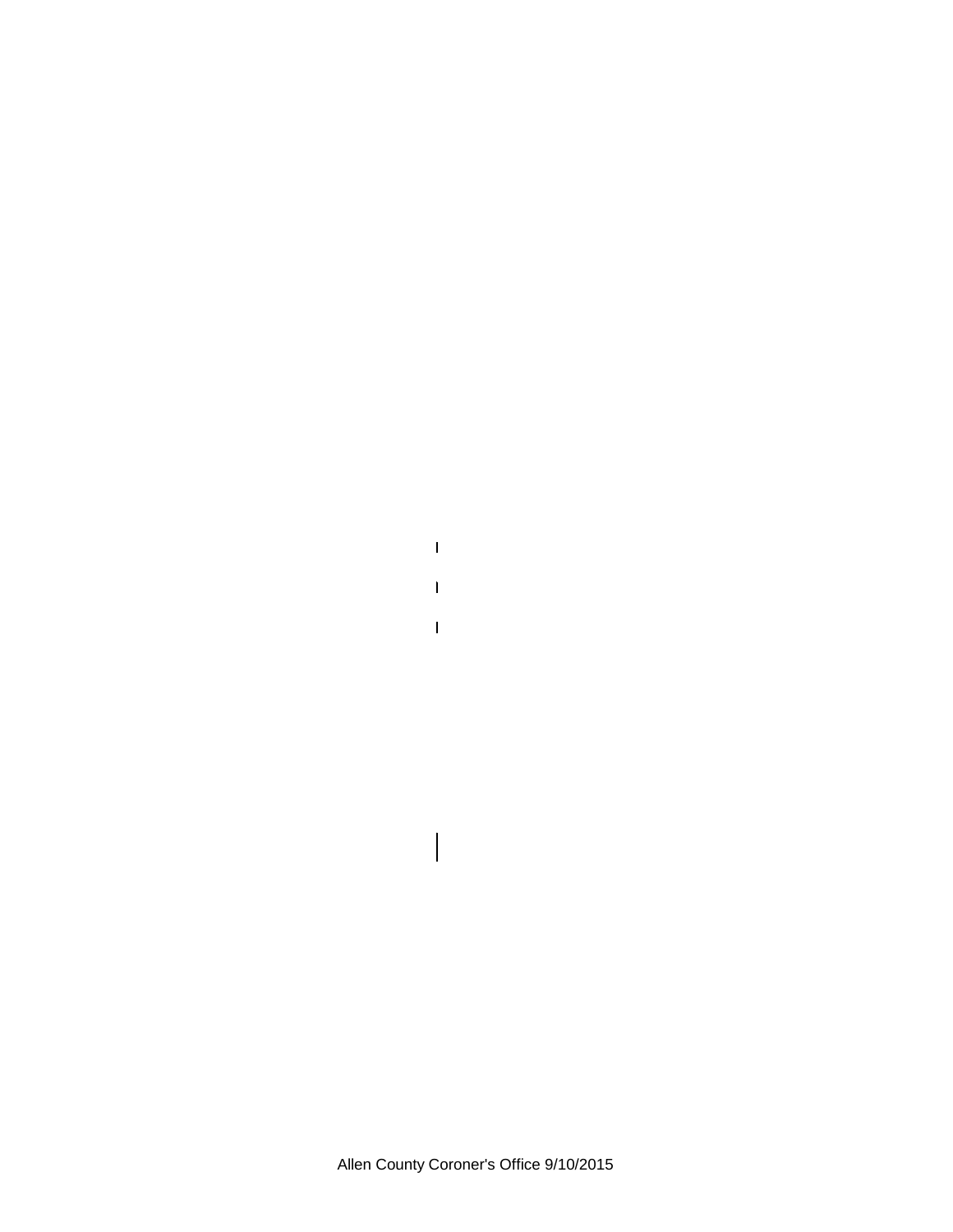## Manner of Death v/s Age & Gender Distribution Analysis



**Totals and percentages of entire annual case load**

|                                                  |                |                |                |                |                |                |                |                |                |                | Gender / Age Grouping |                |          |              |                |                |                |                |             |                |                                |                         |
|--------------------------------------------------|----------------|----------------|----------------|----------------|----------------|----------------|----------------|----------------|----------------|----------------|-----------------------|----------------|----------|--------------|----------------|----------------|----------------|----------------|-------------|----------------|--------------------------------|-------------------------|
|                                                  | 0 > 12         |                | 13 > 19        |                | 20 > 29        |                |                | 30 > 39        |                | 40 > 49        | 50 > 59               |                | 60 > 69  |              | 70 > 79        |                | 80>89          |                |             | $90 +$         | Total Cases /<br><b>Manner</b> | % oF Total<br>Case Load |
|                                                  | female         | male           | female         | male           | female         | male           | female         | male           | female         | male           | female                | male           | female   | male         | female         | male           | female         | male           | female      | male           |                                |                         |
| NATURAL                                          | $\overline{2}$ | 11             | 0              | $\overline{2}$ | $\overline{2}$ | $\overline{2}$ | $\overline{2}$ | $\overline{7}$ | 6              | 17             | 13                    | 33             | 19       | 34           | 9              | 10             | 9              | 12             | 5           | $\overline{2}$ | 197                            | 37.5%                   |
| Natural - Transfers                              | 0              | $\overline{2}$ | 1              | 0              | -1             | $\overline{2}$ |                | 0              | 0              | $\overline{c}$ | $\overline{2}$        | 4              | 1        | $\mathbf 1$  | 0              | 1              | $\overline{2}$ | 0              | 0           | 0              | 20                             | 3.8%                    |
| <b>ACCIDENT</b>                                  | 3              | 0              | $\mathbf 0$    |                | 3              | $\overline{7}$ | $\overline{2}$ | 11             | $\overline{7}$ | 6              | 4                     | $\overline{7}$ | 6        | 4            | 4              | $\overline{7}$ | 17             | 6              | 17          | $\overline{7}$ | 119                            | 22.6%                   |
| Accident - Transfers                             | 1              | $\mathbf 0$    | 0              | $\Omega$       | -1             | 1              |                | $\overline{2}$ | 0              | $\overline{c}$ | 3                     | 4              |          | 8            | 4              | 9              | 5              | $\overline{7}$ | 8           | 3              | 60                             | 11.4%                   |
| <b>MOTOR VEHICLE ACCIDENT</b>                    | $\mathbf 0$    | 0              | $\overline{2}$ | $\mathbf 0$    | $\overline{2}$ | 9              | 0              | 3              | $\overline{2}$ | 3              | 0                     | 6              | $\Omega$ | $\mathbf 0$  | 0              | 1              | $\mathbf 0$    | 1              | $\mathbf 0$ | $\Omega$       | 29                             | 5.5%                    |
| Motor Vehicle Acc -Transfers                     | $\mathbf 1$    | $\mathbf 0$    | 0              | 0              | 3              | 5              |                | $\mathbf 0$    |                | $\overline{c}$ | 0                     | $\overline{2}$ |          | 5            |                | 3              | $\mathbf 0$    | 2              | 0           | 1              | 28                             | 5.3%                    |
| SUICIDE                                          | $\mathbf 0$    | 0              | 3              | $\overline{2}$ | 0              | 11             | 0              | 6              | $\overline{2}$ | 5              | 3                     | 6              | $\Omega$ | 4            | $\overline{2}$ | $\overline{2}$ | 1              | 0              | 0           | 0              | 47                             | 8.9%                    |
| Suicide - Transfers                              | 0              | 0              | 0              | $\mathbf{0}$   | 0              | $\mathbf 0$    | 0              | $\mathbf 0$    | $\mathbf 0$    | 2              | 0                     | -1             | $\Omega$ | $\mathbf 0$  | 0              | 0              | 0              | 0              | 0           | 0              | 3                              | 0.6%                    |
| <b>HOMICIDE</b>                                  | $\mathbf 0$    | 0              | $\mathbf 0$    |                | 0              | 5              |                | 3              | 0              | 3              | 1                     | $\mathbf 0$    | 0        | $\mathbf{1}$ |                | $\mathbf 0$    | $\mathbf 0$    | 0              | 0           | $\Omega$       | 16                             | 3.0%                    |
| Homicide - Transfers                             | 0              | 0              | $\mathbf 0$    | 0              | $\Omega$       | $\mathbf 0$    | 0              | $\mathbf 0$    | $\mathbf 0$    | $\mathbf 0$    | 0                     | 0              | $\Omega$ | $\mathbf 0$  | 0              | $\mathbf 0$    | $\mathbf 0$    | 0              | $\Omega$    | 0              | 0                              | 0.0%                    |
| UNDETERMINED                                     | $\mathbf 0$    | 0              | $\mathbf 0$    | 0              | $\mathbf 0$    | 1              |                | 0              | 0              | $\overline{2}$ | 1                     | $\mathbf 0$    | 1        | $\mathbf 0$  | 0              | 0              | $\mathbf 0$    | 0              | 0           | 0              | 6                              | 1.1%                    |
| Undetermined - Transfers                         | 0              | $\mathbf 1$    | $\Omega$       | $\Omega$       | $\Omega$       | $\mathbf 0$    | $\Omega$       | $\mathbf 0$    | 0              | $\mathbf 0$    | 0                     | $\mathbf 0$    | $\Omega$ | $\mathbf 0$  | $\mathbf 0$    | $\mathbf 0$    | $\mathbf 0$    | $\mathbf 0$    | $\Omega$    | 0              | 1                              | 0.2%                    |
| PENDING                                          | $\mathbf 0$    | 0              | $\mathbf 0$    | $\Omega$       | 0              | $\mathbf 0$    | $\Omega$       | $\Omega$       | $\Omega$       | $\Omega$       | $\mathbf 0$           | $\mathbf 0$    | $\Omega$ | $\mathbf 0$  | 0              | $\mathbf 0$    | $\mathbf 0$    | $\Omega$       | $\mathbf 0$ | 0              | 0                              | 0.0%                    |
| Pending - Transfers                              | 0              | 0              | $\mathbf 0$    | 0              | 0              | $\mathbf 0$    | 0              | 0              | 0              | $\mathbf 0$    | 0                     | 0              | 0        | $\mathbf 0$  | 0              | $\mathbf 0$    | $\mathbf 0$    | 0              | 0           | 0              | 0                              | 0.0%                    |
| Returned to Physician                            | $\Omega$       | 0              | 0              | 0              | 0              | $\mathbf 0$    | 0              | $\mathbf 0$    | 0              | $\mathbf 0$    | $\mathbf 0$           | $\mathbf 0$    | 0        | $\mathbf 0$  | 0              | $\mathbf 0$    | $\mathbf 0$    | 0              | 0           | 0              | 0                              | 0.0%                    |
| Returned - Transfers                             | $\Omega$       | $\Omega$       | 0              | 0              | $\Omega$       | $\Omega$       | $\Omega$       | $\Omega$       | $\Omega$       | $\mathbf{0}$   | $\Omega$              | $\Omega$       | $\Omega$ | $\Omega$     | $\Omega$       | $\Omega$       | $\Omega$       | $\Omega$       | $\Omega$    | 0              | 0                              |                         |
| gender per age group (includes transfers):       | $\overline{7}$ | 14             | 6              | 6              | 12             | 43             | 9              | 32             | 18             | 44             | 27                    | 63             | 29       | 57           | 21             | 33             | 34             | 28             | 30          | 13             | 526                            | 100.0%                  |
| totals per age group, (includes transfers)       | 21             |                | 12             |                | 55             |                |                | 41             |                | 62             | 90                    |                | 86       |              | 54             |                | 62             |                |             | 43             | 526                            | 78.7%                   |
| percent of total case load (includes transfers): |                | 4.0%           | 2.3%           |                | 10.5%          |                |                | 7.8%           |                | 11.8%          | 17.1%                 |                | 16.3%    |              |                | 10.3%          | 11.8%          |                | 8.2%        |                | 100.00%                        | 21.3%                   |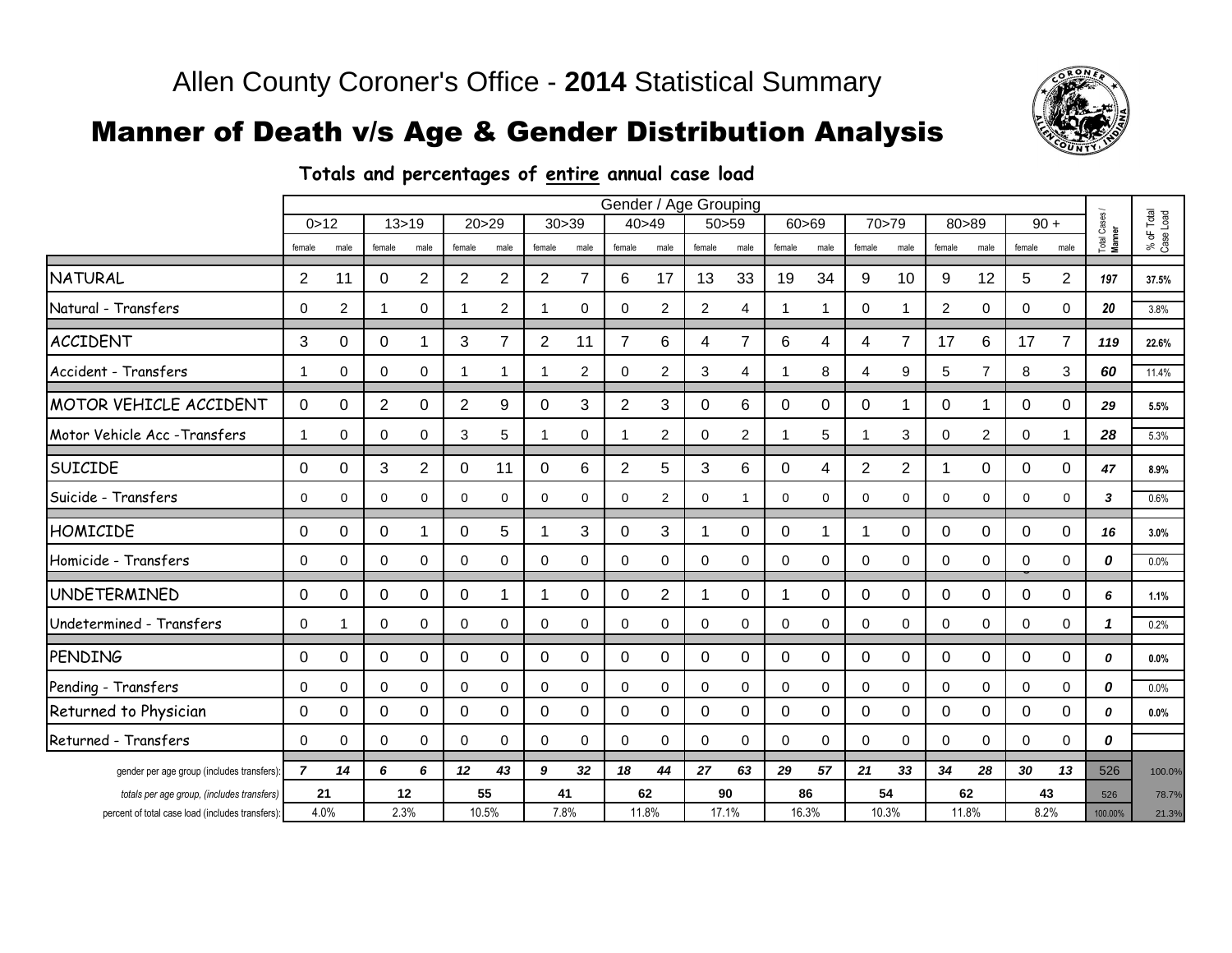

# Manner of Death v/s Race Distribution Analysis

**Totals and percentages of entire annual case load**

|                                   |     | <b>WHITE</b> |          | <b>BLACK</b> |                | <b>HISPANIC</b> |             | <b>ASIAN</b> |             | <b>OTHER</b> |          | <b>UNKNOWN</b> |               |
|-----------------------------------|-----|--------------|----------|--------------|----------------|-----------------|-------------|--------------|-------------|--------------|----------|----------------|---------------|
|                                   | #   | $\%$         | #        | %            | #              | %               | #           | %            | #           | $\%$         | #        | %              | <b>TOTALS</b> |
| <b>NATURAL</b>                    | 149 | 28.3%        | 40       | 7.6%         | 8              | 1.5%            | 0           | 0.0%         | 0           | 0.0%         | $\Omega$ | 0.0%           | 197           |
| Natural - Transfers               | 19  | 3.6%         | 0        | 0.0%         |                | 0.2%            | 0           | 0.0%         | 0           | 0.0%         | 0        | 0.0%           | 20            |
| <b>ACCIDENT</b>                   | 108 | 20.5%        | 8        | 1.5%         | $\overline{2}$ | 0.4%            | 1           | 0.2%         | 0           | 0.0%         | 0        | 0.0%           | 119           |
| Accident - Transfers              | 58  | 11.0%        | 2        | 0.4%         | 0              | 0.0%            | 0           | 0.0%         | 0           | 0.0%         | 0        | 0.0%           | 60            |
| MOTOR VEHICLE ACCIDENT            | 24  | 4.6%         | 5        | 1.0%         | 0              | 0.0%            | 0           | 0.0%         | 0           | 0.0%         | 0        | 0.0%           | 29            |
| Motor Vehicle Acc - Transfers     | 27  | 5.1%         | 0        | 0.0%         |                | 0.2%            | 0           | 0.0%         | 0           | 0.0%         | 0        | 0.0%           | 28            |
| SUICIDE                           | 40  | 7.6%         | 4        | 0.8%         | 3              | 0.6%            | 0           | 0.0%         | $\mathbf 0$ | 0.0%         | 0        | 0.0%           | 47            |
| Suicide - Transfers               | 3   | 0.6%         | 0        | 0.0%         | 0              | 0.0%            | 0           | 0.0%         | 0           | 0.0%         | 0        | 0.0%           | 3             |
| <b>HOMICIDE</b>                   | 6   | 1.1%         | 9        | 1.7%         |                | 0.2%            | 0           | 0.0%         | 0           | 0.0%         | 0        | 0.0%           | 16            |
| Homicide - Transfers              | 0   | 0.0%         | 0        | 0.0%         | 0              | 0.0%            | 0           | 0.0%         | 0           | 0.0%         | 0        | 0.0%           | 0             |
| UNDETERMINED                      | 5   | 1.0%         | 1        | 0.2%         | 0              | 0.0%            | 0           | 0.0%         | 0           | 0.0%         | 0        | 0.0%           | 6             |
| Undetermined - Transfers          |     | 0.2%         | 0        | 0.0%         | 0              | 0.0%            | 0           | 0.0%         | 0           | 0.0%         | 0        | 0.0%           |               |
| PENDING                           | 0   | 0.0%         | $\Omega$ | 0.0%         | 0              | 0.0%            | $\mathbf 0$ | 0.0%         | 0           | 0.0%         | $\Omega$ | 0.0%           | 0             |
| Pending - Transfers               | 0   | 0.0%         | 0        | 0.0%         | 0              | 0.0%            | 0           | 0.0%         | 0           | 0.0%         | 0        | 0.0%           | 0             |
| Returned to Physician             | 0   | 0.0%         | 0        | 0.0%         | 0              | 0.0%            | 0           | 0.0%         | 0           | 0.0%         | 0        | 0.0%           | 0             |
| Returned to Physician - Transfers | 0   | 0.0%         | 0        | 0.0%         | 0              | 0.0%            | 0           | 0.0%         | 0           | 0.0%         | 0        | 0.0%           | 0             |
|                                   |     |              |          |              |                |                 |             |              |             |              |          |                |               |
| <b>TOTALS</b>                     | 440 | 83.7%        | 69       | 13.1%        | 16             | 3.0%            | 1           | 0.2%         | $\mathbf 0$ | 0.0%         | 0        | 0.0%           | 526           |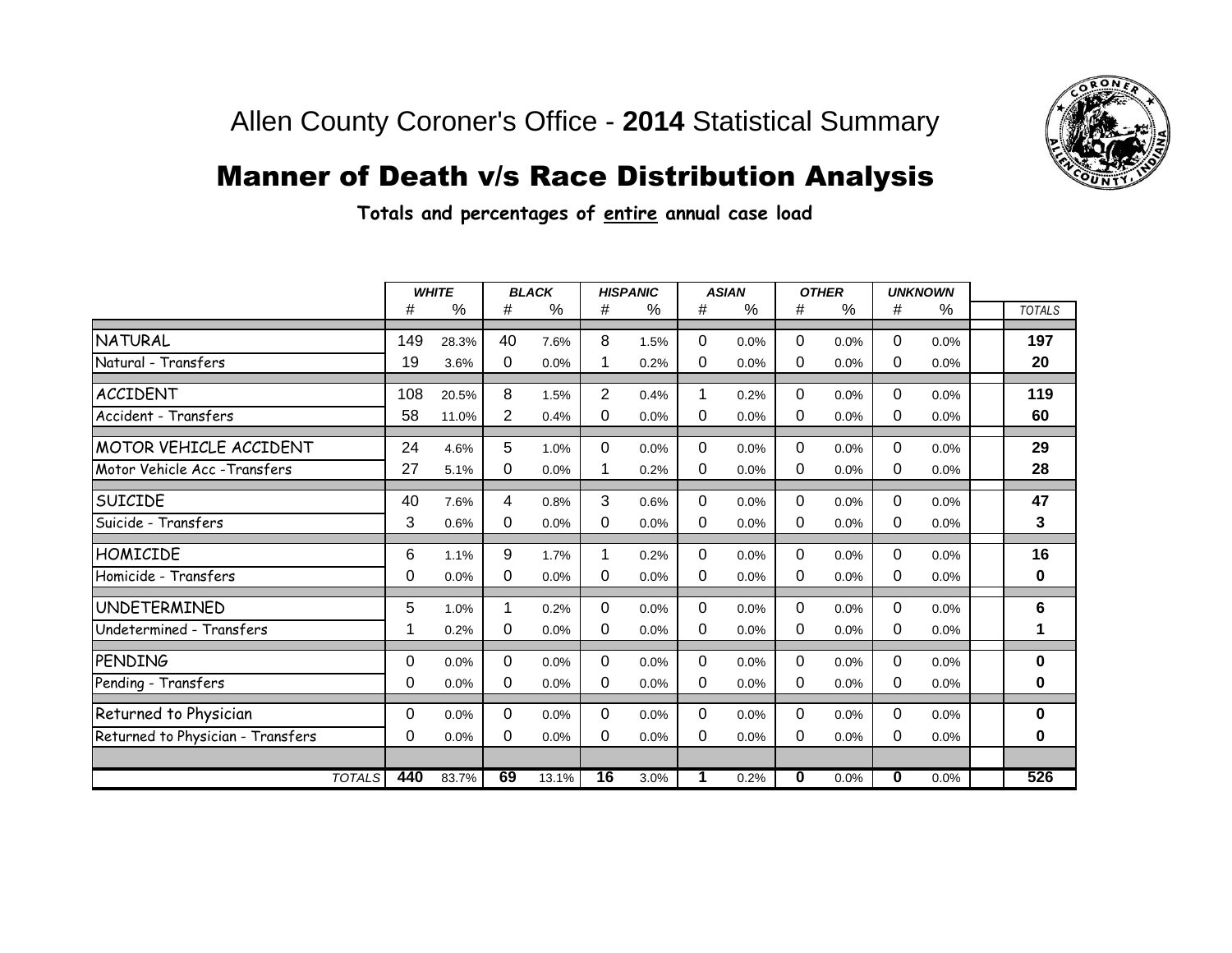

# Manner of Death v/s Month of Death Analysis

**Totals and percentages of entire annual caseload**

.

|                                |          | <b>JAN</b> |                | <b>FEB</b> |    | <b>MAR</b> |          | <b>APR</b> |          | <b>MAY</b> |          | <b>JUN</b> |          | <b>JUL</b> |          | <b>AUG</b> |          | <b>SEPT</b> |          | <b>OCT</b> |          | <b>NOV</b> |                | <b>DEC</b> |              |
|--------------------------------|----------|------------|----------------|------------|----|------------|----------|------------|----------|------------|----------|------------|----------|------------|----------|------------|----------|-------------|----------|------------|----------|------------|----------------|------------|--------------|
|                                | #        | %          | #              | ℅          | #  | %          | #        | ℅          | #        | $\%$       | #        | %          | #        | %          | #        | %          | #        | %           | #        | $\%$       | #        | %          | #              | %          | <b>TOTAL</b> |
| <b>NATURAL</b>                 | 21       | 4.0%       | 21             | 4.0%       | 15 | 2.9%       | 17       | 3.2%       | 16       | 3.0%       | 11       | 2.1%       | 11       | 2.1%       | 17       | 3.2%       | 11       | 2.1%        | 14       | 2.7%       | 15       | 2.9%       | 28             | 5.3%       | 197          |
| Natural - Transfers            | 2        | 0.4%       | 3              | 0.6%       |    | 0.2%       | 2        | 0.4%       |          | 0.2%       | 0        | 0.0%       | 4        | 0.8%       |          | 0.2%       | 2        | 0.4%        |          | 0.2%       |          | 0.2%       | 2              | 0.4%       | 20           |
| <b>ACCIDENT</b>                | 9        | 1.7%       |                | 1.3%       | 8  | 1.5%       | 11       | 2.1%       | 11       | 2.1%       | 6        | 1.1%       | 14       | 2.7%       | 13       | 2.5%       | 11       | 2.1%        | 14       | 2.7%       | 5        | 1.0%       | 10             | 1.9%       | 119          |
| Accident - Transfers           | 5        | 1.0%       | 3              | 0.6%       | 4  | 0.8%       | 5        | 1.0%       | 6        | 1.1%       |          | 1.3%       | 5        | 1.0%       | 3        | 0.6%       | 2        | 0.4%        | 7        | 1.3%       | 8        | 1.5%       | 5              | 1.0%       | 60           |
| Motor Vehicle Acc              | 0        | 0.0%       | 2              | 0.4%       | 3  | 0.6%       | $\Omega$ | 2.0%       | 2        | 0.4%       | 2        | 0.4%       | 4        | 0.8%       | 5.       | 1.0%       | 2        | 0.4%        |          | 0.2%       | 2        | 0.4%       | 6              | 1.1%       | 29           |
| Motor Vehicle Acc - Transfers  | 0        | 0.0%       | 0              | 0.0%       | 2  | 0.4%       | 2        | 0.4%       | 8        | 1.5%       | 3        | 0.6%       | 3        | 0.6%       |          | 0.2%       | 0        | 0.0%        | 2        | 0.4%       | 0        | 0.0%       |                | 1.3%       | 28           |
| SUICIDE                        | 2        | 0.4%       | $\overline{2}$ | 0.4%       | 3  | 0.6%       | 5        | 1.0%       | 9        | 1.7%       | 3        | 0.6%       | 3        | 0.6%       | 5        | 1.0%       |          | 0.2%        | 5        | 1.0%       | 5        | 1.0%       | 4              | 0.8%       | 47           |
| Suicide - Transfers            | 0        | 0.0%       | $\Omega$       | 0.0%       | 0  | 0.0%       |          | 0.2%       | 0        | 0.0%       | $\Omega$ | 0.0%       | $\Omega$ | 0.0%       |          | 0.2%       | 0        | 0.0%        | 0        | 0.0%       |          | 0.2%       | 0              | 0.0%       | 3            |
| <b>HOMICIDE</b>                |          | 0.2%       | 0              | 0.0%       | 0  | 0.0%       | 2        | 0.4%       | 2        | 0.4%       | 3        | 0.6%       | 0        | 0.0%       |          | 0.2%       | 3        | 0.6%        | 2        | 0.4%       | 0        | 0.0%       | $\overline{2}$ | 0.4%       | 16           |
| Homicide - Transfers           | 0        | 0.0%       | $\Omega$       | 0.0%       | 0  | 0.0%       | 0        | 0.0%       | 0        | 0.0%       | $\Omega$ | 0.0%       | 0        | 0.0%       | 0        | 0.0%       | 0        | 0.0%        | 0        | 0.0%       | 0        | 0.0%       | 0              | 0.0%       | $\mathbf{0}$ |
| <b>UNDETERMINED</b>            | 0        | 0.0%       | 0              | 0.0%       | 2  | 0.4%       |          | 0.2%       |          | 0.2%       |          | 0.2%       |          | 0.2%       | $\Omega$ | 0.0%       | $\Omega$ | 0.0%        | $\Omega$ | 0.0%       | $\Omega$ | 0.0%       | 0              | 0.0%       | 6            |
| Undetermined - Transfers       |          | 0.0%       |                | 0.0%       | 0  | 0.0%       | 0        | 0.0%       | 0        | 0.0%       |          | 0.0%       | 0        | 0.0%       | 0        | 0.0%       |          | 0.2%        | 0        | 0.0%       | 0        | 0.0%       |                | 0.0%       |              |
| PENDING                        | 0        | 0.0%       | 0              | 0.0%       | 0  | 0.0%       | 0        | 0.0%       | 0        | 0.0%       | 0        | 0.0%       | 0        | 0.0%       | 0        | 0.0%       | 0        | 0.0%        | 0        | 0.0%       | 0        | 0.0%       | 0              | 0.0%       | 0            |
| Pending - Transfers            | 0        | 0.0%       | $\Omega$       | 0.0%       | 0  | 0.0%       | 0        | 0.0%       | 0        | 0.0%       | $\Omega$ | 0.0%       | 0        | 0.0%       | 0        | 0.0%       | 0        | 0.0%        | 0        | 0.0%       | 0        | 0.0%       |                | 0.0%       | $\mathbf{0}$ |
| <b>RETURN TO PHYSICIAN</b>     | 0        | 0.0%       | $\Omega$       | 0.0%       | 0  | 0.0%       | $\Omega$ | 0.0%       | $\Omega$ | 0.0%       | 0        | 0.0%       | 0        | 0.0%       | 0        | 0.0%       | 0        | 0.0%        | 0        | 0.0%       | 0        | 0.0%       | 0              | 0.0%       | $\mathbf{0}$ |
| Returned to Physician - Transf | $\Omega$ | 0.0%       | 0              | 0.0%       | 0  | 0.0%       | 0        | 0.0%       | 0        | 0.0%       | 0        | 0.0%       | $\Omega$ | 0.0%       | 0        | 0.0%       | 0        | 0.0%        | 0        | 0.0%       | 0        | 0.0%       | 0              | 0.0%       | $\mathbf{0}$ |
|                                |          |            |                |            |    |            |          |            |          |            |          |            |          |            |          |            |          |             |          |            |          |            |                |            |              |
| <b>TOTALS</b>                  | 40       | 7.6%       | 38             | 7.2%       | 38 | 7.2%       | 46       | 8.7%       | 56       | 10.6%      | 36       | 6.8%       | 45       | 8.6%       | 47       | 8.9%       | 33       | 6.3%        | 46       | 8.7%       | 37       | 7.0%       | 64             | 12.2%      | 526          |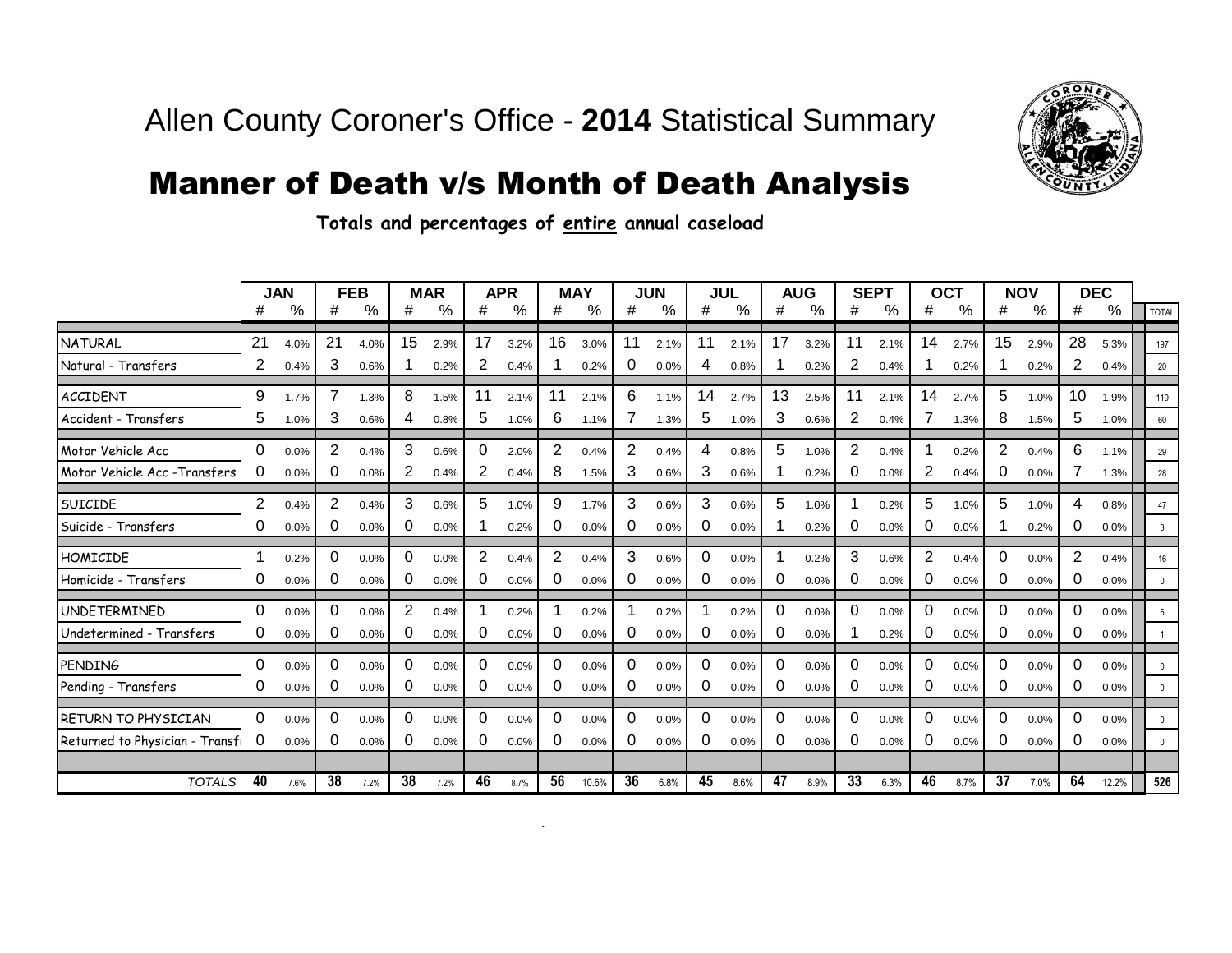# Manner of Death v/s Age & Gender Distribution Analysis



Totals and percentages by **Manner of Death only**

|                                                                                                                                            |                                    |                                   |                                   |                      |                            | Gender / Age Grouping                |                         |                                                 |                                      |                                               |                        |
|--------------------------------------------------------------------------------------------------------------------------------------------|------------------------------------|-----------------------------------|-----------------------------------|----------------------|----------------------------|--------------------------------------|-------------------------|-------------------------------------------------|--------------------------------------|-----------------------------------------------|------------------------|
|                                                                                                                                            | 0 > 12                             | 13 > 19                           | 20 > 29                           | 30 > 39              | 40 > 49                    | 50 > 59                              | 60 > 69                 | 70 > 79                                         | 80>89                                | $90 +$                                        |                        |
|                                                                                                                                            | female<br>male                     | female<br>male                    | female<br>male                    | female<br>male       | female<br>male             | female<br>male                       | female<br>male          | female<br>male                                  | female<br>male                       | female<br>male                                | Total Cases/<br>Manner |
| <b>NATURAL</b>                                                                                                                             | $\overline{2}$<br>11               | $\overline{2}$<br>0               | 2<br>$\overline{c}$               | $\overline{2}$<br>7  | 17<br>6                    | 33<br>13                             | 19<br>34                | 9<br>10                                         | 9<br>12                              | 5<br>$\overline{2}$                           | 197                    |
| Natural - Transfers                                                                                                                        | $\overline{2}$<br>0                | 0                                 | $\overline{2}$                    | 0<br>1               | $\overline{2}$<br>0        | $\overline{2}$<br>4                  | 1                       | $\Omega$                                        | $\overline{2}$<br>$\Omega$           | $\Omega$<br>$\Omega$                          | 20                     |
| gender per age group (includes transfers)<br>totals per age group, (includes transfers)<br>percent of Natural deaths (includes transfers): | 13<br>$\overline{2}$<br>15<br>6.9% | $\overline{2}$<br>-1<br>3<br>1.4% | 3<br>4<br>7<br>3.2%               | 3<br>7<br>10<br>4.6% | 19<br>6<br>25<br>11.5%     | 15<br>$\overline{37}$<br>52<br>24.0% | 20<br>35<br>55<br>25.3% | $\overline{9}$<br>$\overline{11}$<br>20<br>9.2% | 12<br>$\overline{11}$<br>23<br>10.6% | $\overline{5}$<br>$\overline{0}$<br>5<br>2.3% | 217<br>100.0%          |
| <b>ACCIDENT</b>                                                                                                                            | 3<br>0                             | $\Omega$<br>1                     | 3<br>$\overline{7}$               | $\overline{2}$<br>11 | $\overline{7}$<br>6        | $\overline{7}$<br>4                  | 6<br>4                  | $\overline{7}$<br>4                             | 17<br>6                              | 17<br>$\overline{7}$                          | 119                    |
| Accident - Transfers                                                                                                                       | 0<br>1                             | 0<br>$\Omega$                     | 1                                 | $\overline{c}$<br>1  | $\overline{c}$<br>0        | 3<br>4                               | 8<br>1                  | 9<br>4                                          | 5<br>$\overline{7}$                  | 8<br>3                                        | 60                     |
| gender per age group (includes transfers):                                                                                                 | 4<br>$\overline{0}$                | $\overline{0}$                    | 8<br>4                            | 13<br>3              | $\overline{\mathbf{8}}$    | $\overline{11}$                      | 12                      | $\overline{8}$<br>16                            | 22<br>13                             | 25<br>$\overline{0}$                          | 179                    |
| totals per age group, (includes transfers)                                                                                                 | 4                                  | 1                                 | 12                                | 16                   | 15                         | 18                                   | 19                      | 24                                              | 35                                   | 25                                            |                        |
| percent of Accidental deaths (includes transfers):                                                                                         | 2.2%                               | 0.6%                              | 6.7%                              | 8.9%                 | 8.4%                       | 10.1%                                | 10.6%                   | 13.4%                                           | 19.6%                                | 14.0%                                         | 100.0%                 |
| MOTOR VEHICLE ACCIDENT                                                                                                                     | 0<br>0                             | $\overline{2}$<br>0               | $\overline{2}$<br>9               | 3<br>$\Omega$        | 3<br>$\overline{2}$        | 6<br>0                               | 0<br>0                  | 0<br>1                                          | $\Omega$<br>1                        | 0<br>0                                        | 29                     |
| Motor Vehicle Acc - Transfers                                                                                                              | 0<br>1                             | 0<br>0                            | 3<br>5                            | 0                    | $\overline{c}$             | 2<br>0                               | 5                       | 3                                               | 2<br>0                               | 0<br>-1                                       | 28                     |
| gender per age group (includes transfers):                                                                                                 | $\overline{0}$<br>1                | $\overline{2}$<br>$\overline{0}$  | 5<br>14                           | 3<br>-1              | $\overline{5}$<br>3        | $\overline{8}$<br>$\Omega$           | 5<br>1                  | $\overline{4}$<br>1                             | $\Omega$<br>3                        | $\overline{0}$<br>$\Omega$                    | 57                     |
| totals per age group, (includes transfers)                                                                                                 | 1                                  | 2                                 | 19                                | 4                    | 8                          | 8                                    | 6                       | 5                                               | 3                                    | 0                                             |                        |
| percent of MVA deaths (includes transfers):                                                                                                | 1.8%                               | 3.5%                              | 33.3%                             | 7.0%                 | 14.0%                      | 14.0%                                | 10.5%                   | 8.8%                                            | 5.3%                                 | 0.0%                                          | 100.0%                 |
| <b>SUICIDE</b>                                                                                                                             | $\Omega$<br>0                      | $\overline{2}$<br>3               | $\Omega$<br>11                    | 0<br>6               | $\overline{2}$<br>5        | 3<br>6                               | 0<br>4                  | $\overline{c}$<br>$\overline{c}$                | $\Omega$                             | $\Omega$<br>$\Omega$                          | 47                     |
| Suicide - Transfers                                                                                                                        | 0<br>0                             | $\mathbf 0$<br>0                  | 0<br>0                            | 0<br>0               | $\overline{2}$<br>0        | 0                                    | 0<br>0                  | 0<br>0                                          | 0<br>0                               | 0<br>0                                        | 3                      |
| gender per age group (includes transfers)                                                                                                  | $\overline{0}$<br>$\overline{0}$   | $\overline{2}$<br>$\overline{0}$  | $\overline{11}$<br>$\overline{0}$ | 6<br>$\overline{0}$  | 2<br>7                     | 3                                    | $\Omega$<br>4           | $\overline{2}$<br>$\overline{0}$                | $\overline{0}$                       | $\overline{0}$<br>$\Omega$                    | 50                     |
| totals per age group, (includes transfers)                                                                                                 | 0                                  | $\mathbf{2}$                      | 11                                | 6                    | 9                          | 10                                   | 4                       | $\mathbf{2}$                                    |                                      | 0                                             |                        |
| percent of Suicide deaths (includes transfers):                                                                                            | 0.0%                               | 4.0%                              | 22.0%                             | 12.0%                | 18.0%                      | 20.0%                                | 8.0%                    | 4.0%                                            | 2.0%                                 | 0.0%                                          | 100.0%                 |
| <b>HOMICIDE</b>                                                                                                                            | 0<br>0                             | 0<br>1                            | $\Omega$<br>5                     | 3<br>-1              | 3<br>0                     | 0                                    | 0<br>1                  | 0<br>1                                          | $\Omega$<br>$\Omega$                 | 0<br>$\Omega$                                 | 16                     |
| Homicide - Transfers                                                                                                                       | 0<br>0                             | 0<br>0                            | 0<br>0                            | 0<br>0               | 0<br>0                     | 0<br>O                               | 0<br>0                  | 0<br>0                                          | 0<br>0                               | 0<br>$\Omega$                                 | $\Omega$               |
| gender per age group (includes transfers):                                                                                                 | $\overline{0}$<br>$\overline{0}$   | $\overline{0}$<br>$\overline{1}$  | 5<br>$\overline{0}$               | 3<br>1               | 3<br>$\overline{0}$        | $\overline{0}$                       | $\overline{0}$<br>1     | $\overline{0}$                                  | $\overline{0}$<br>$\overline{0}$     | $\overline{0}$<br>$\overline{0}$              | 16                     |
| totals per age group, (includes transfers)                                                                                                 | $\bf{0}$                           |                                   | 5                                 | 4                    | 3                          | 1                                    | 1                       | 1                                               | 0                                    | 0                                             |                        |
| percent of Homicide deaths (includes transfers):                                                                                           | 0.0%                               | 6.3%                              | 31.3%                             | 25.0%                | 18.8%                      | 6.3%                                 | 6.3%                    | 6.3%                                            | 0.0%                                 | 0.0%                                          | 100.0%                 |
| <b>UNDETERMINED</b>                                                                                                                        | 0<br>0                             | 0<br>0                            | $\Omega$<br>1                     | 0<br>1               | $\overline{c}$<br>$\Omega$ | 0                                    | 0<br>1                  | 0<br>0                                          | $\Omega$<br>0                        | 0<br>0                                        | $6\overline{6}$        |
| Undetermined - Transfers                                                                                                                   | 0                                  | $\Omega$<br>$\Omega$              | 0<br>0                            | $\Omega$<br>0        | $\mathbf 0$<br>0           | 0<br>$\Omega$                        | 0<br>0                  | $\mathbf 0$<br>$\Omega$                         | $\mathbf 0$<br>0                     | 0<br>0                                        |                        |
| gender per age group (includes transfers)                                                                                                  | $\overline{0}$<br>1                | $\Omega$<br>$\Omega$              | $\Omega$<br>$\mathbf 1$           | 0<br>1               | $\overline{2}$<br>0        | $\overline{0}$                       | 0                       | $\overline{0}$<br>$\overline{0}$                | $\Omega$<br>$\Omega$                 | $\Omega$<br>$\Omega$                          |                        |
| totals per age group, (includes transfers)                                                                                                 | -1                                 | 0                                 |                                   | 1                    | $\mathbf{2}$               | 1                                    | 1                       | 0                                               | 0                                    | 0                                             |                        |
| percent of Homicide deaths (includes transfers):                                                                                           | 14.3%                              | 0.0%                              | 14.3%                             | 14.3%                | 28.6%                      | 14.3%                                | 14.3%                   | 0.0%                                            | 0.0%                                 | 0.0%                                          | 100.0%                 |
|                                                                                                                                            |                                    |                                   |                                   |                      |                            |                                      |                         |                                                 |                                      |                                               | 526                    |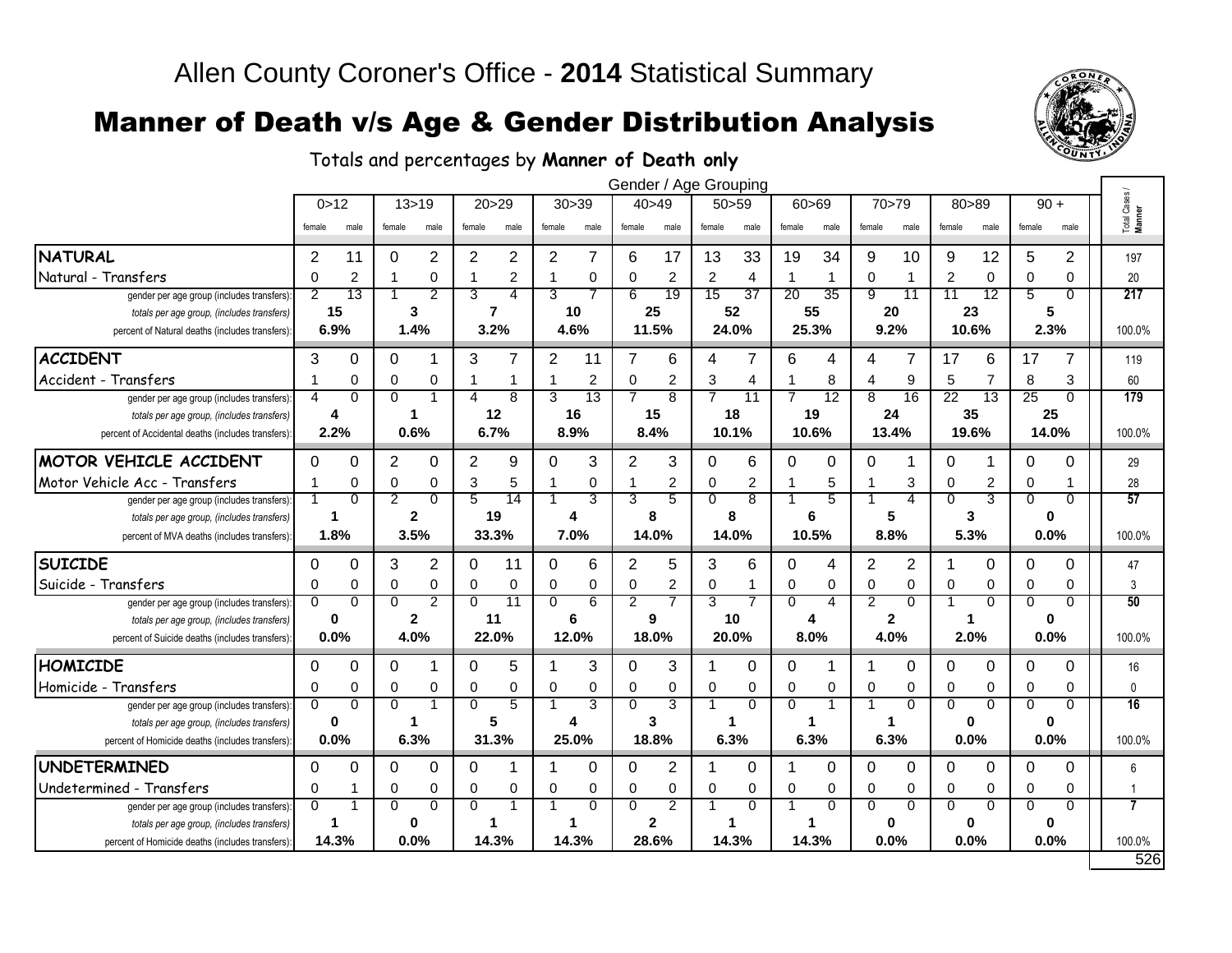

### Manner of Death v/s Race Distribution Analysis

Totals and percentages by **Manner of Death only**

|                              |     | <b>WHITE</b> |                | <b>BLACK</b> |                | <b>HISPANIC</b> |          | <b>ASIAN</b> |          | <b>OTHER</b> |          | <b>UNKNOWN</b> |     | <b>Manner of Death</b> |
|------------------------------|-----|--------------|----------------|--------------|----------------|-----------------|----------|--------------|----------|--------------|----------|----------------|-----|------------------------|
|                              | #   | %            | #              | %            | #              | $\%$            | #        | %            | #        | %            | #        | %              |     | <b>Totals</b>          |
| <b>NATURAL</b>               | 149 | 68.7%        | 40             | 18.4%        | 8              | 3.7%            | 0        | 0.0%         | $\Omega$ | 0.0%         | 0        | 0.0%           | 197 | 90.8%                  |
| Natural - Transfers          | 19  | 8.8%         | 0              | 0.0%         |                | 0.5%            | 0        | 0.0%         | 0        | 0.0%         | 0        | 0.0%           | 20  | 9.2%                   |
| sub totals                   | 168 | 77.4%        | 40             | 18.4%        | 9              | 4.1%            | 0        | 0.0%         | $\Omega$ | 0.0%         | 0        | 0.0%           | 217 | 100.0%                 |
| <b>ACCIDENT</b>              | 108 | 60.3%        | 8              | 4.5%         | $\overline{2}$ | 1.1%            | 1        | 0.6%         | $\Omega$ | 0.0%         | 0        | 0.0%           | 119 | 66.5%                  |
| Accident - Transfers         | 58  | 32.4%        | $\overline{2}$ | 1.1%         | 0              | 0.0%            | 0        | 0.0%         | 0        | 0.0%         | 0        | 0.0%           | 60  | 33.5%                  |
| sub totals                   | 166 | 92.7%        | 10             | 5.6%         | $\mathbf{2}$   | 1.1%            | 1        | 0.6%         | 0        | 0.0%         | 0        | 0.0%           | 179 | 100.0%                 |
| MOTOR VEHICLE ACCIDENT       | 24  | 42.1%        | 5              | 8.8%         | $\Omega$       | 0.0%            | $\Omega$ | 0.0%         | $\Omega$ | 0.0%         | 0        | 0.0%           | 29  | 50.9%                  |
| Motor Vehicle Acc -Transfers | 27  | 47.4%        | 0              | 0.0%         |                | 1.8%            | 0        | 0.0%         | 0        | 0.0%         | 0        | 0.0%           | 28  | 49.1%                  |
| sub totals                   | 51  | 89.5%        | 5              | 8.8%         | 1              | 1.8%            | 0        | 0.0%         | 0        | 0.0%         | 0        | 0.0%           | 57  | 100.0%                 |
| <b>SUICIDE</b>               | 40  | 80.0%        | 4              | 8.0%         | 3              | 6.0%            | $\Omega$ | 0.0%         | $\Omega$ | 0.0%         | 0        | 0.0%           | 47  | 94.0%                  |
| Suicide - Transfers          | 3   | 6.0%         | 0              | 0.0%         | 0              | 0.0%            | 0        | 0.0%         | 0        | 0.0%         | 0        | 0.0%           | 3   | 6.0%                   |
| sub totals                   | 43  | 86.0%        | 4              | 8.0%         | 3              | 6.0%            | $\bf{0}$ | 0.0%         | $\bf{0}$ | 0.0%         | 0        | 0.0%           | 50  | 100.0%                 |
| <b>HOMICIDE</b>              | 6   | 0.0%         | 9              | 56.3%        | 1              | 6.3%            | $\Omega$ | 0.0%         | $\Omega$ | 0.0%         | 0        | 0.0%           | 16  | 100.0%                 |
| lHomicide - Transfers        | 0   | 0.0%         | $\Omega$       | 0.0%         | 0              | 0.0%            | 0        | 0.0%         | 0        | 0            | 0        | 0.0%           | 0   | 0.0%                   |
| sub totals                   | 6   | 37.5%        | 9              | 56.3%        | 1              | 6.3%            | 0        | 0.0%         | $\bf{0}$ | 0            | 0        | 0.0%           | 16  | 100.0%                 |
| Undetermined                 | 5   | 71.4%        | 1              | 14.3%        | 0              | 0.0%            | $\Omega$ | 0.0%         | $\Omega$ | 0.0%         | 0        | 0.0%           | 6   | 85.7%                  |
| Undetermined - Transfers     |     | 14.3%        | 0              | 0.0%         | 0              | 0.0%            | 0        | 0.0%         | 0        | 0%           | 0        | 0.0%           | 1   | 14.3%                  |
| sub totals                   | 6   | 85.7%        | 1              | 14.3%        | 0              | 0.0%            | $\bf{0}$ | 0.0%         | 0        | 0            | $\bf{0}$ | 0.0%           | 7   | 100.0%                 |
|                              |     |              |                |              |                |                 |          |              |          |              |          |                | 526 |                        |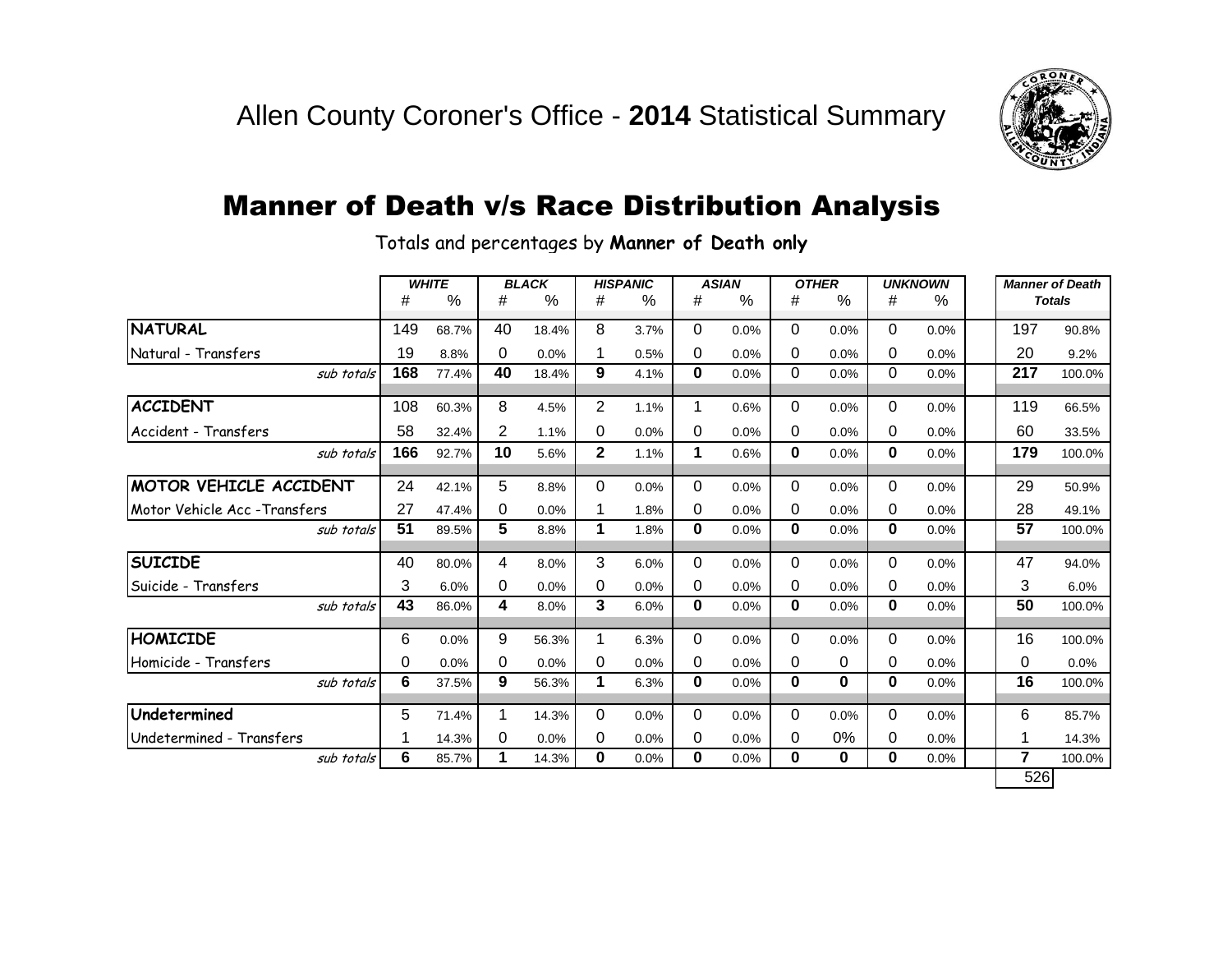

# Manner of Death v/s Month of Death Analysis

Totals and percentages by **Manner of Death only**

|                            |          | <b>JAN</b> |    | <b>FEB</b> |              | <b>MAR</b> |                | <b>APR</b> |                | <b>MAY</b> |    | JUN   |          | JUL   |          | <b>AUG</b> |                | <b>SEPT</b> |          | <b>OCT</b> |              | <b>NOV</b> |                | <b>DEC</b> |              |
|----------------------------|----------|------------|----|------------|--------------|------------|----------------|------------|----------------|------------|----|-------|----------|-------|----------|------------|----------------|-------------|----------|------------|--------------|------------|----------------|------------|--------------|
|                            | #        | $\%$       | #  | %          | #            | $\%$       | #              | %          | #              | %          | #  | %     | #        | %     | #        | %          | #              | %           | #        | %          | #            | %          | #              | %          | <b>TOTAL</b> |
| <b>NATURAL</b>             | 21       | 9.7%       | 21 | 9.7%       | 15           | 6.9%       | 17             | 7.8%       | 16             | 7.4%       | 11 | 5.1%  | 11       | 5.1%  | 17       | 7.8%       | 11             | 0.7%        | 14       | 6.5%       | 15           | 6.9%       | 28             | 12.9%      | 197          |
| Natural - Transfers        | 2        | 0.9%       | 3  | 1.4%       |              | 0.5%       | 2              | 0.9%       |                | 0.5%       |    | 0.0%  | 4        | 1.8%  |          | 0.5%       | 2              | 0.1%        |          | 0.5%       |              | 0.5%       | 2              | 0.9%       | 20           |
|                            | 23       | 10.6%      | 24 | 11.1%      | 16           | 7.4%       | 19             | 8.8%       | 17             | 7.8%       | 11 | 5.1%  | 15       | 6.9%  | 18       | 8.3%       | 13             | 6.0%        | 15       | 6.9%       | 16           | 7.4%       | 30             | 13.8%      | 217          |
| <b>ACCIDENT</b>            | 9        | 5.0%       |    | 3.9%       | 8            | 4.5%       | 11             | 0.0%       | 11             | 6.1%       | 6  | 3.4%  | 14       | 7.8%  | 13       | 7.3%       | 11             | 0.7%        | 14       | 7.8%       | 5            | 2.8%       | 10             | 5.6%       | 119          |
| Accident - Transfers       | 5        | 2.8%       | 3  | 1.7%       | 4            | 2.2%       | 5              | 2.8%       | 6              | 3.4%       |    | 3.9%  | 5        | 2.8%  | 3        | 1.7%       | 2              | 0.1%        |          | 3.9%       | 8            | 4.5%       | 5.             | 2.8%       | 60           |
|                            | 14       | 7.8%       | 10 | 5.6%       | 12           | 6.7%       | 16             | 8.9%       | 17             | 9.5%       | 13 | 7.3%  | 19       | 10.6% | 16       | 8.9%       | 13             | 7.3%        | 21       | 11.7%      | 13           | 7.3%       | 0              | 0.0%       | 179          |
| <b>MOTOR VEHICLE CRASH</b> | $\Omega$ | 0.0%       | 2  | 3.5%       | 3            | 5.3%       | 0              | 0.0%       | $\overline{2}$ | 3.5%       | 2  | 12.0% | 4        | 7.0%  | 5        | 8.8%       | $\overline{2}$ | 0.1%        |          | 1.8%       | 2            | 3.5%       | 6              | 10.5%      | 29           |
| MVC - Transfers            | 0        | 0.0%       | 0  | 0.0%       | 2            | 3.5%       | 2              | 3.5%       | 8              | 14.0%      | 3  | 5.3%  | 3        | 5.3%  |          | 1.8%       | 0              | 0.0%        | 2        | 3.5%       | 0            | 0.0%       |                | 12.3%      | 28           |
|                            | 0        | 0.0%       | 2  | 3.5%       | 5            | 8.8%       | $\mathbf{2}$   | 3.5%       | 10             | 17.5%      | 5  | 8.8%  |          | 12.3% | $\bf{0}$ | 0.0%       | $\mathbf{2}$   | 3.5%        | $\bf{0}$ | 0.0%       | $\mathbf{2}$ | 3.5%       | 13             | 22.8%      | 57           |
| <b>SUICIDE</b>             | 2        | 4.0%       | 2  | 4.0%       | 3            | 6.0%       | 5              | 10.0%      | 9              | 18.0%      | 3  | 6.0%  | 3        | 6.0%  | 5        | 10.0%      |                | 0.1%        | 5.       | 10.0%      | 5            | 10.0%      | 4              | 8.0%       | 47           |
| Suicide - Transfers        | 0        | 0.0%       | 0  | 0.0%       | 0            | 0.0%       |                | 2.0%       | 0              | 0.0%       |    | 0.0%  | 0        | 0.0%  |          | 2.0%       | 0              | 0.0%        | 0        | 0.0%       |              | 2.0%       |                | 0.0%       | 3            |
|                            | 2        | 4.0%       | 2  | 4.0%       | 3            | 6.0%       | 6              | 12.0%      | 9              | 18.0%      | 3  | 6.0%  | 3        | 6.0%  | 6        | 12.0%      |                | 2.0%        | 0        | 0.0%       | 6            | 12.0%      | 0              | 0.0%       | 50           |
| <b>HOMICIDE</b>            |          | 6.3%       | 0  | 0.0%       | $\Omega$     | 0.0%       | $\overline{2}$ | 12.5%      | $\overline{2}$ | 12.5%      | 3  | 18.8% | $\Omega$ | 0.0%  |          | 6.3%       | 3              | 0.2%        | 2        | 12.5%      | $\Omega$     | 0.0%       | $\overline{2}$ | 12.5%      | 16           |
| Homicide - Transfers       | 0        | 0.0%       | 0  | 0.0%       | 0            | 0.0%       | 0              | 0.0%       | 0              | 0.0%       | 0  | 0.0%  | 0        | 0.0%  | 0        | 0.0%       | 0              | 0.0%        | 0        | 0.0%       | 0            | 0.0%       | 0              | 0.0%       | 0            |
|                            |          | 6.3%       | 0  | 0.0%       | 0            | 0.0%       | 2              | 12.5%      | 2              | 12.5%      | 3  | 18.8% | 0        | 0.0%  |          | 6.3%       | 3              | 18.8%       | 2        | 12.5%      | 0            | 0.0%       | 2              | 12.5%      | 16           |
| Undetermined               | 0        | 0.0%       | 0  | 0.0%       | 2            | 28.6%      |                | 14.3%      |                | 14.3%      |    | 14.3% |          | 14.3% | 0        | 0.0%       | 0              | 0.0%        | 0        | 0.0%       | 0            | 0.0%       | 0              | 0.0%       | 6            |
| Undetermined - Transfers   | 0        | 0.0%       | 0  | 0.0%       | 0            | 0.0%       | 0              | 0.0%       | 0              | 0.0%       | 0  | 0.0%  | 0        | 0.0%  | 0        | 0.0%       |                | 0.1%        | 0        | 0.0%       | 0            | 0.0%       | 0              | 0.0%       |              |
|                            | 0        | 0.0%       | 0  | 0.0%       | $\mathbf{2}$ | 28.6%      |                | 14.3%      |                | 14.3%      |    | 14.3% |          | 14.3% | 0        | 0.0%       |                | 14.3%       | 0        | 0.0%       | 0            | 0.0%       |                | 0.0%       |              |
|                            |          |            |    |            |              |            |                |            |                |            |    |       |          |       |          |            |                |             |          |            |              |            |                |            | 526          |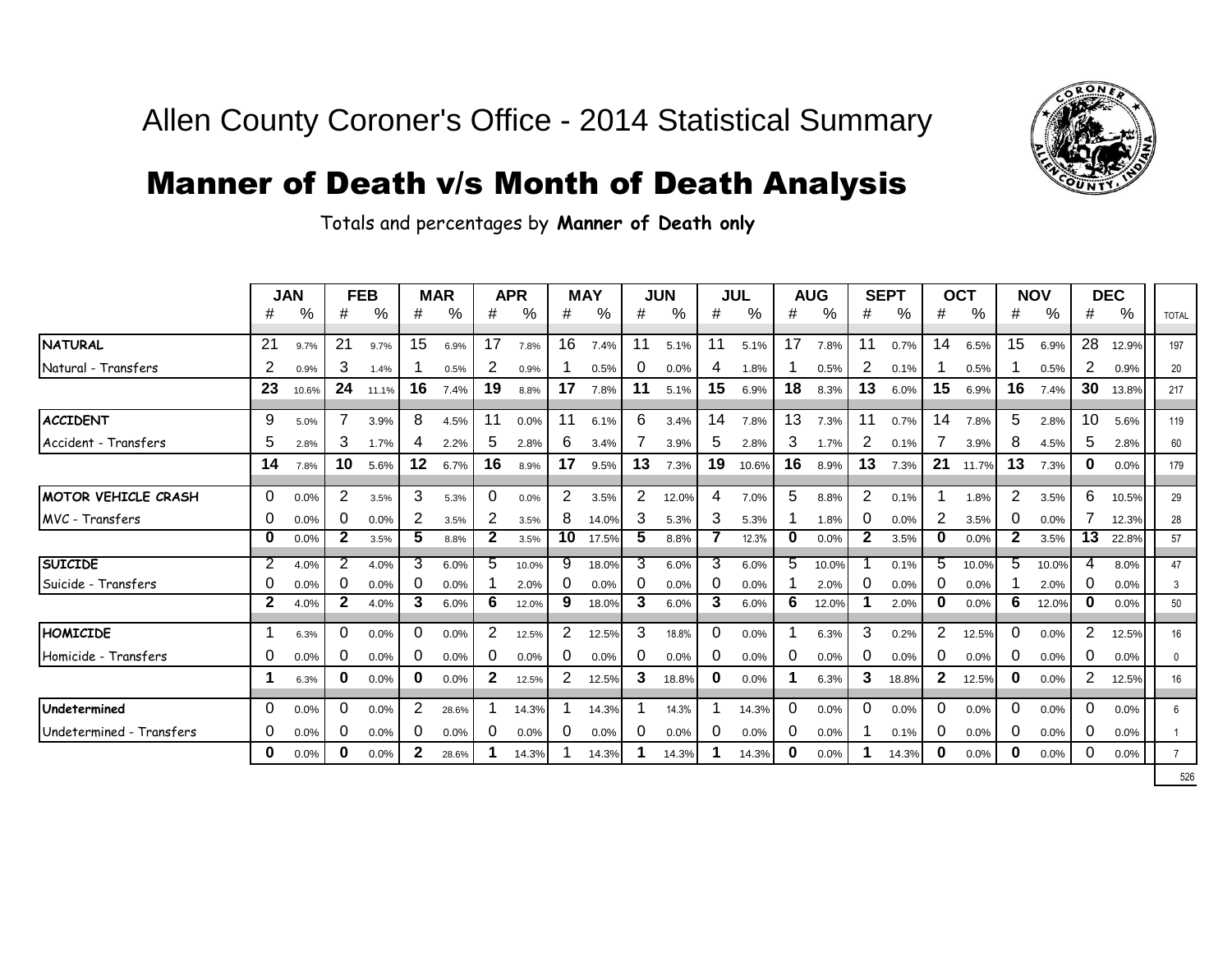$\overline{\phantom{a}}$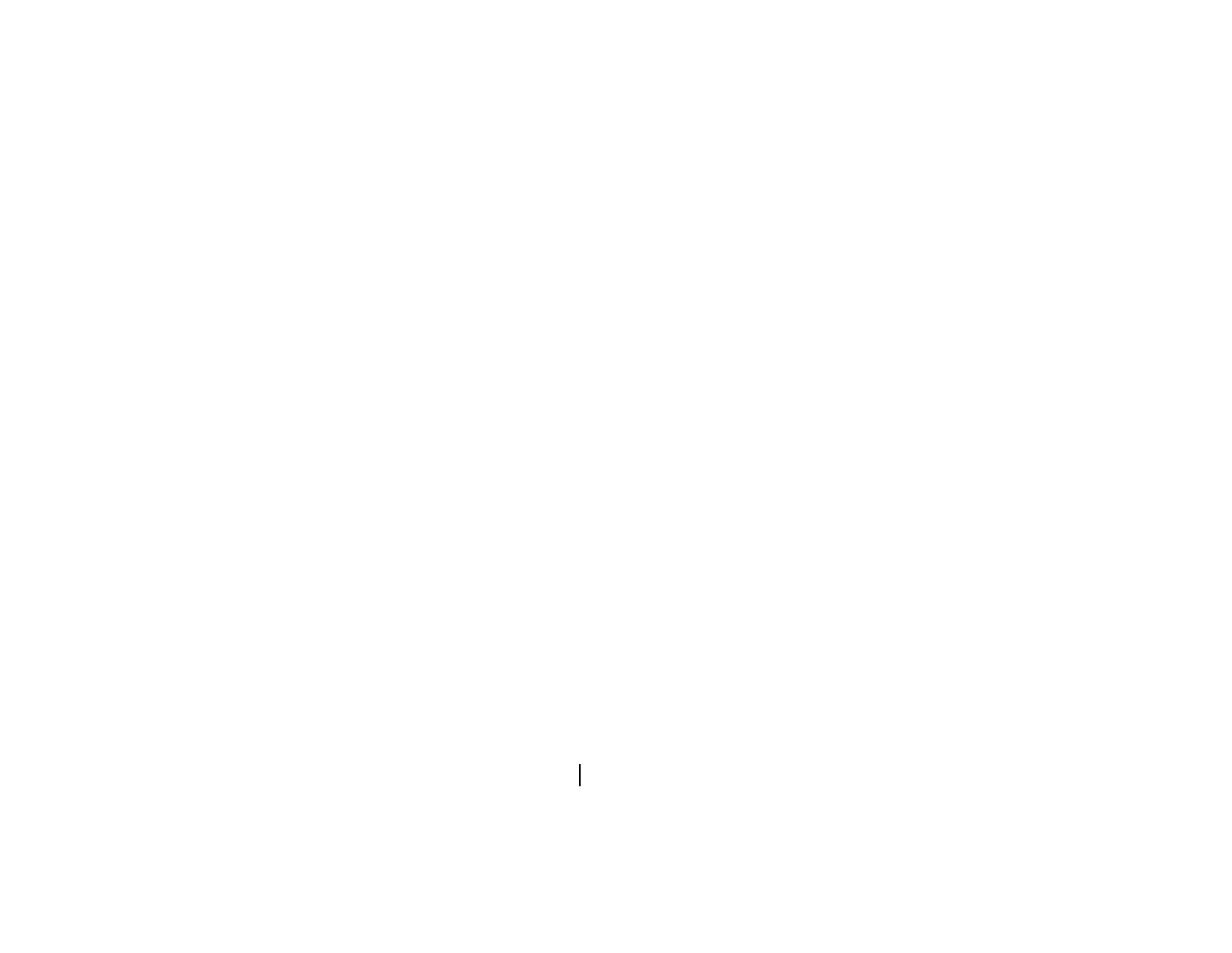|                        | 2014 Cause of Death Summary               |                |                |                |  |
|------------------------|-------------------------------------------|----------------|----------------|----------------|--|
|                        | Allen County Coroner's Office             |                |                |                |  |
| <b>MANNER of DEATH</b> | <b>CAUSE GROUPING</b>                     |                | <b>FEMALE</b>  | MALE           |  |
| <b>ACCIDENT</b>        | <b>ANOXIA</b>                             | $\mathbf{1}$   | $\mathbf{1}$   | $\mathbf 0$    |  |
|                        | <b>ASPHYXIA</b>                           | $\mathbf{2}$   | $\mathbf{1}$   | $\overline{1}$ |  |
|                        | ASPHYXIA / CARBON MONOXIDE                | 1              | $\mathsf 0$    | $\overline{1}$ |  |
|                        | <b>ASPHYXIA / DROWNING</b>                | 6              | $\overline{2}$ | $\overline{4}$ |  |
|                        | <b>ASPHYXIA / HUFFING</b>                 | $\mathbf{1}$   | $\mathbf 0$    | $\overline{1}$ |  |
|                        | <b>ASPHYXIA / POSITIONAL</b>              | 1              | $\mathsf 0$    | $\mathbf{1}$   |  |
|                        | ASPIRATION OF FOREIGN MATERIAL / FOOD     | 3              | $\mathbf{1}$   | 2              |  |
|                        | <b>AUTO IMMUNE DISEASE</b>                | 1              | $\mathbf 0$    | $\overline{1}$ |  |
|                        | <b>BLUNT FORCE INJURY</b>                 | 3              | $\mathsf 0$    | 3              |  |
|                        | <b>CARDIAC DISEASE</b>                    | 11             | 8              | 3              |  |
|                        | <b>DEMENTIA</b>                           | 2              | $\mathbf{1}$   | $\overline{1}$ |  |
|                        | <b>DRUG / ALCOHOL</b>                     | 40             | 16             | 24             |  |
|                        | <b>FAILURE TO THRIVE</b>                  | $\overline{7}$ | 6              | $\overline{1}$ |  |
|                        | <b>GUNSHOT WOUNDS</b>                     | 2              | $\mathbf 0$    | 2              |  |
|                        | INTRACRANIAL HEMORRHAGE                   | 18             | 10             | 8              |  |
|                        | <b>LIVER DISEASE</b>                      | 1              | $\mathbf{1}$   | $\mathbf{0}$   |  |
|                        | <b>MULTI-SYSTEM FAILURE</b>               | $\overline{2}$ | $\mathbf{1}$   | $\overline{1}$ |  |
|                        | PULMONARY EMBOLIS                         | $\mathbf{1}$   | $\mathbf 0$    | $\overline{1}$ |  |
|                        | <b>RENAL FAILURE</b>                      | 5              | 5              | $\mathbf 0$    |  |
|                        | <b>RESPIRATORY DISEASE</b>                | 10             | 9              | $\overline{1}$ |  |
|                        | <b>SEPSIS</b>                             | $\mathbf{1}$   | $\mathbf{1}$   | $\mathbf 0$    |  |
| <b>ACCIDENT / MVC</b>  | <b>BLUNT FORCE INJURY</b>                 | 28             | 6              | 22             |  |
|                        | <b>ENCEPHALOPATHY</b>                     | $\mathbf{1}$   | $\mathbf 0$    | $\mathbf{1}$   |  |
| <b>HOMICIDE</b>        | <b>ASPHYXIA</b>                           | $\mathbf{1}$   | $\mathsf 0$    | $\mathbf{1}$   |  |
|                        | <b>BLUNT FORCE TRAUMA</b>                 | $\mathbf{2}$   | $\overline{2}$ | $\mathbf 0$    |  |
|                        | <b>GUNSHOT WOUNDS</b>                     | 12             | $\mathbf{1}$   | 11             |  |
|                        | <b>SHARP FORCE INJURY</b>                 | 1              | $\mathbf 0$    | $\mathbf{1}$   |  |
|                        |                                           |                |                |                |  |
| <b>NATURAL</b>         | <b>ALCOHOLISM</b>                         | $\mathbf{1}$   | $\mathbf 0$    | $\mathbf{1}$   |  |
|                        | <b>ALZHEIMERS</b>                         | $\mathbf{1}$   | $\mathbf{0}$   | $\mathbf{1}$   |  |
|                        | <b>ANEMIA</b><br><b>AORTIC DISSECTION</b> | $\mathbf{1}$   | $\mathsf 0$    | $\mathbf{1}$   |  |
|                        |                                           | $\mathbf{1}$   | $\mathbf{0}$   | $\mathbf{1}$   |  |
|                        | <b>ASPIRATION</b>                         | $\mathbf{1}$   | $\mathbf 0$    | $\mathbf{1}$   |  |
|                        | <b>BOWEL DISEASE</b>                      | $\mathbf{2}$   | $\mathbf 0$    | $\overline{2}$ |  |
|                        | <b>BRAIN DISORDER</b>                     | $\mathbf{1}$   | $\mathbf{0}$   | $\mathbf{1}$   |  |
|                        | <b>BRONCHIAL HEMORRHAGE</b>               | $\mathbf{1}$   | $\mathbf{0}$   | $\mathbf{1}$   |  |
|                        | <b>CACHEXIA</b>                           | $\mathbf{1}$   | $\mathbf 0$    | $\mathbf{1}$   |  |
|                        | <b>CANCER</b>                             | 3              | $\overline{2}$ | $\mathbf{1}$   |  |
|                        | <b>CARDIAC DISEASE</b>                    | 126            | 41             | 85             |  |
|                        | <b>DIABETES</b>                           | 6              | $\overline{2}$ | $\overline{4}$ |  |
|                        | <b>DRUG / ALCOHOL</b>                     | $\mathbf{1}$   | $\mathbf 0$    | $\mathbf{1}$   |  |
|                        | <b>ENCEPHALITIS</b>                       | 1              | $\mathbf{0}$   | $\mathbf{1}$   |  |
|                        | <b>FAILURE TO THRIVE</b>                  | $\mathbf{1}$   | $\mathbf 0$    | $\mathbf{1}$   |  |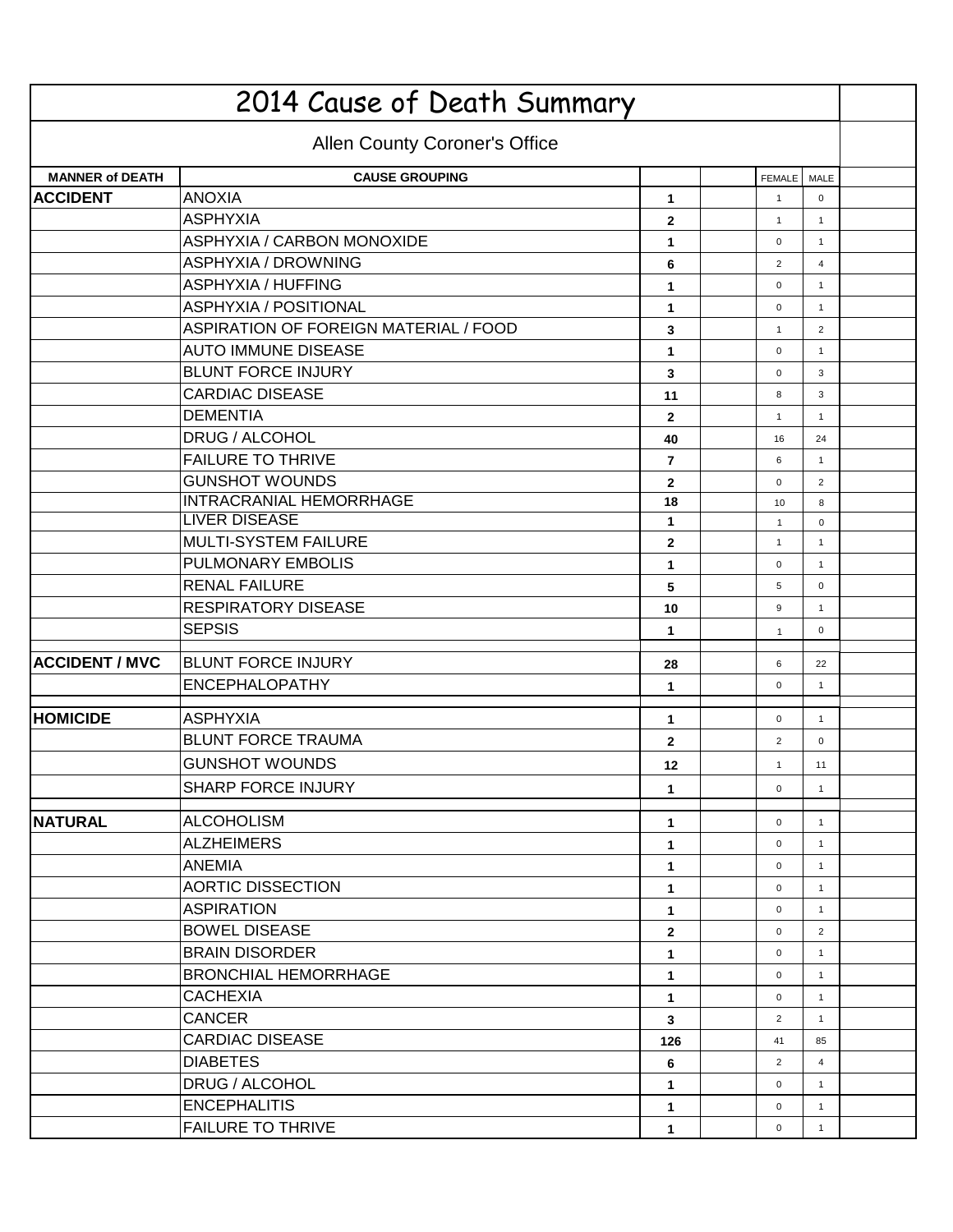|                       | <b>HEAT EXHAUSTION</b>        | $\mathbf{1}$   | $\mathsf 0$    | $\mathbf{1}$   |  |
|-----------------------|-------------------------------|----------------|----------------|----------------|--|
|                       | INTRACRANIAL HEMORRHAGE       | $\overline{2}$ | $\overline{2}$ | $\mathbf 0$    |  |
|                       | <b>LIVER FAILURE</b>          | 3              | $\overline{2}$ | $\mathbf{1}$   |  |
|                       | NO ANATOMIC CAUSE             | $\mathbf{2}$   | $\overline{2}$ | $\mathbf 0$    |  |
|                       | PULMONARY EMBOLISM            | 4              | $\overline{2}$ | $\overline{2}$ |  |
|                       | <b>RENAL FAILURE</b>          | 4              | $\mathbf{1}$   | 3              |  |
|                       | <b>RESPIRATORY DISEASE</b>    | 20             | $\overline{7}$ | 13             |  |
|                       | SEIZURE DISORDER              | 3              | $\mathbf{1}$   | $\overline{2}$ |  |
|                       | <b>SEPSIS</b>                 | 4              | 3              | $\mathbf{1}$   |  |
|                       | SUDDEN INFANT DEATH SYNDROME  | 6              | $\mathbf{1}$   | 5              |  |
|                       |                               |                |                |                |  |
| <b>SUICIDE</b>        | ASPHYXIA / CO POISONING       | $\mathbf{1}$   | $\mathsf 0$    | $\mathbf{1}$   |  |
|                       | <b>ASPHYXIA / HANGING</b>     | 11             | 3              | 8              |  |
|                       | <b>ASPHYXIA / SUFFOCATION</b> | $\mathbf{1}$   | $\mathbf{0}$   | $\mathbf{1}$   |  |
|                       | <b>BLUNT FORCE INJURY</b>     | $\mathbf{1}$   | $\mathsf 0$    | $\mathbf{1}$   |  |
|                       | DRUG / ALCOHOL                | 11             | 6              | 5              |  |
|                       | <b>GUNSHOT WOUND(S)</b>       | 22             | $\overline{2}$ | 20             |  |
| <b>UNDETERMINED</b>   | <b>BLUNT FORCE INJURY</b>     | $\mathbf{1}$   | $\mathsf 0$    | $\overline{1}$ |  |
|                       | DRUG / ALCOHOL                | $\mathbf{1}$   | $\mathbf{1}$   | $\mathbf 0$    |  |
|                       | <b>GUNSHOT WOUND</b>          | $\mathbf{1}$   | $\mathsf 0$    | $\mathbf{1}$   |  |
|                       | NO ANATOMIC CAUSE             | 3              | $\overline{2}$ | $\mathbf{1}$   |  |
|                       |                               |                |                |                |  |
|                       | <b>Transfer Cases</b>         |                |                |                |  |
| <b>T-ACCIDENT</b>     | <b>ANAPHELATIC SHOCK</b>      | $\mathbf{1}$   | $\mathbf{1}$   | $\mathbf 0$    |  |
|                       | <b>ASPHYXIA / CHOKING</b>     | 3              | 3              | $\mathbf 0$    |  |
|                       | <b>ASPHYXIA / DROWNING</b>    | $\mathbf{1}$   | $\mathbf{1}$   | $\mathbf 0$    |  |
|                       | ASPHYXIA / SMOKE INHALATION   | $\mathbf{1}$   | $\mathbf{1}$   | $\mathbf 0$    |  |
|                       | <b>BLUNT FORCE INJURY</b>     | 5              | $\overline{2}$ | $\mathbf{3}$   |  |
|                       | <b>CARDIAC DISEASE</b>        | 5              | $\overline{4}$ | $\mathbf{1}$   |  |
|                       | DRUG / ALCOHOL                | 3              | $\mathbf 0$    | 3              |  |
|                       | <b>FAILURE TO THRIVE</b>      | $\mathbf{1}$   | $\mathbf{1}$   | $\mathbf 0$    |  |
|                       | <b>GI HEMORRHAGE</b>          | $\mathbf{1}$   | $\mathbf{1}$   | $\mathbf 0$    |  |
|                       | INTRACRANIAL HEMORRHAGE       | 20             | $\overline{7}$ | 13             |  |
|                       | <b>MULTI SYSTEM FAILURE</b>   | $\mathbf{2}$   | $\mathbf{0}$   | $\overline{2}$ |  |
|                       | <b>RENAL FAILURE</b>          | 1              | $\mathbf 0$    | $\mathbf{1}$   |  |
|                       | <b>RESPIRATORY DISEASE</b>    | 11             | 3              | 8              |  |
|                       | <b>SEPSIS</b>                 | $\mathbf{2}$   | $\mathbf{0}$   | 2              |  |
|                       | THERMAL BURNS                 | 3              | $\mathbf{1}$   | $\overline{2}$ |  |
| <b>T-HOMICIDE</b>     |                               | $\mathbf{0}$   | $\mathbf 0$    | $\mathbf{0}$   |  |
|                       |                               |                |                |                |  |
| <b>T-MVC/ACCIDENT</b> | <b>BLUNT FORCE INJURY</b>     | 28             | 8              | 20             |  |
| <b>T-NATURAL</b>      | <b>BONE MARROW EMBOLI</b>     | $\mathbf{1}$   | $\mathbf{0}$   | $\mathbf{1}$   |  |
|                       | <b>CARDIAC DISEASE</b>        | 9              | 5              | $\overline{4}$ |  |
|                       | INTRACRANIAL HEMORRHAGE       | $\mathbf{1}$   | $\mathsf 0$    | $\mathbf{1}$   |  |
|                       | PULMONARY EMBOLISM            | $\mathbf{1}$   | $\mathbf{0}$   | $\mathbf{1}$   |  |
|                       | <b>RESPIRATORY DISEASE</b>    | 4              | $\overline{2}$ | $\overline{2}$ |  |
|                       | SEIZURE DISORDER              | $\mathbf{1}$   | $\mathbf{1}$   | $\mathbf 0$    |  |
|                       |                               |                |                |                |  |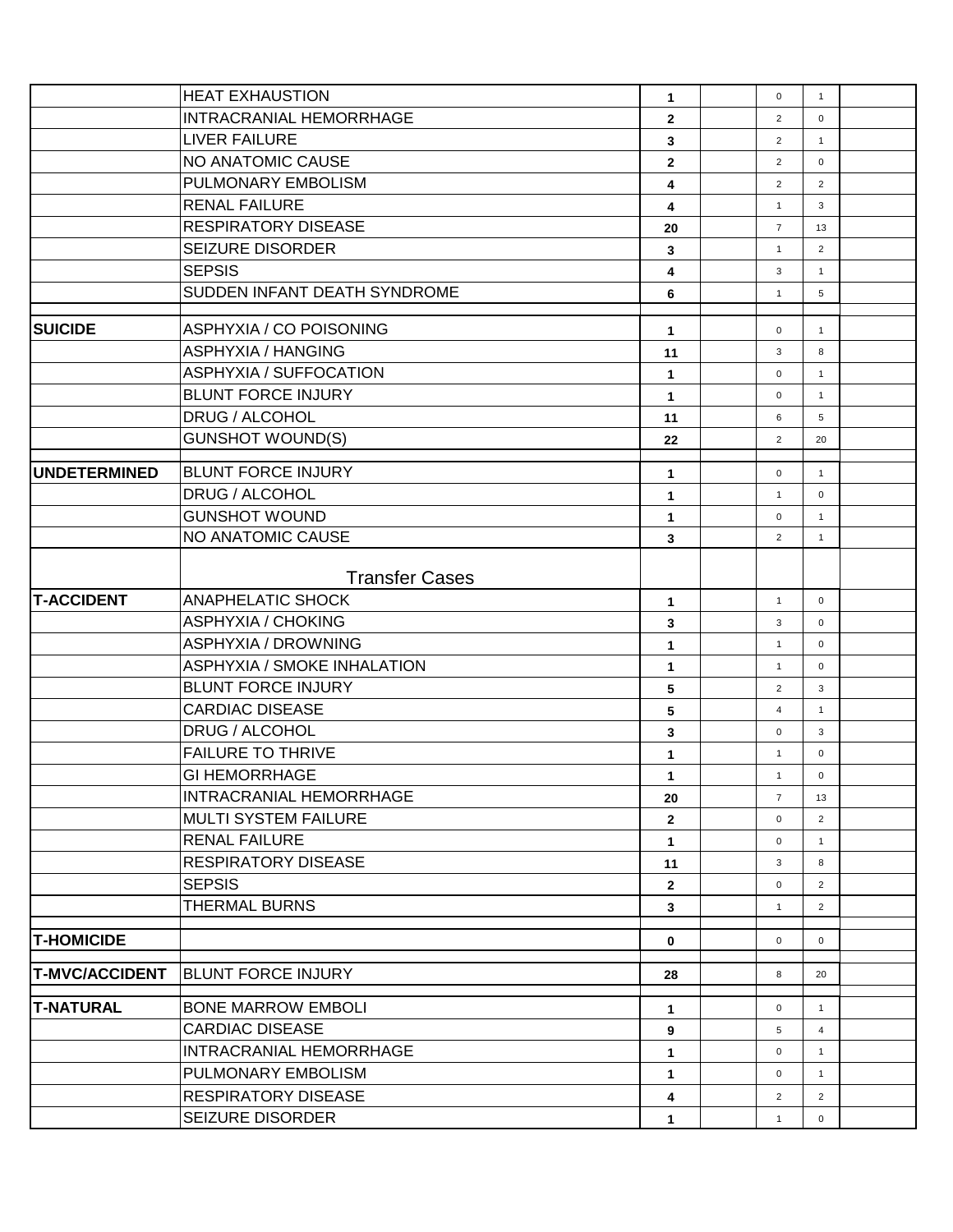|                  | SEPSIS                                  | 2   | $\Omega$    | $\overline{2}$ |  |
|------------------|-----------------------------------------|-----|-------------|----------------|--|
|                  | <b>SIDS</b>                             |     | $\mathbf 0$ |                |  |
|                  |                                         |     |             |                |  |
| <b>T-SUICIDE</b> | <b>ANOXIC BRAIN INJURY</b>              |     | $\Omega$    |                |  |
|                  | <b>ASPHYXIA / HANGING</b>               |     | $\mathbf 0$ |                |  |
|                  | <b>BLUNT FORCE TRAUMA</b>               |     | $\mathbf 0$ |                |  |
|                  |                                         |     |             |                |  |
|                  | <b>T-UNDERTEMINED ASPHYXIA/DROWNING</b> |     | $\Omega$    |                |  |
|                  |                                         |     |             |                |  |
|                  |                                         |     |             |                |  |
|                  | <b>TOTALS</b>                           | 526 | 193         | 333            |  |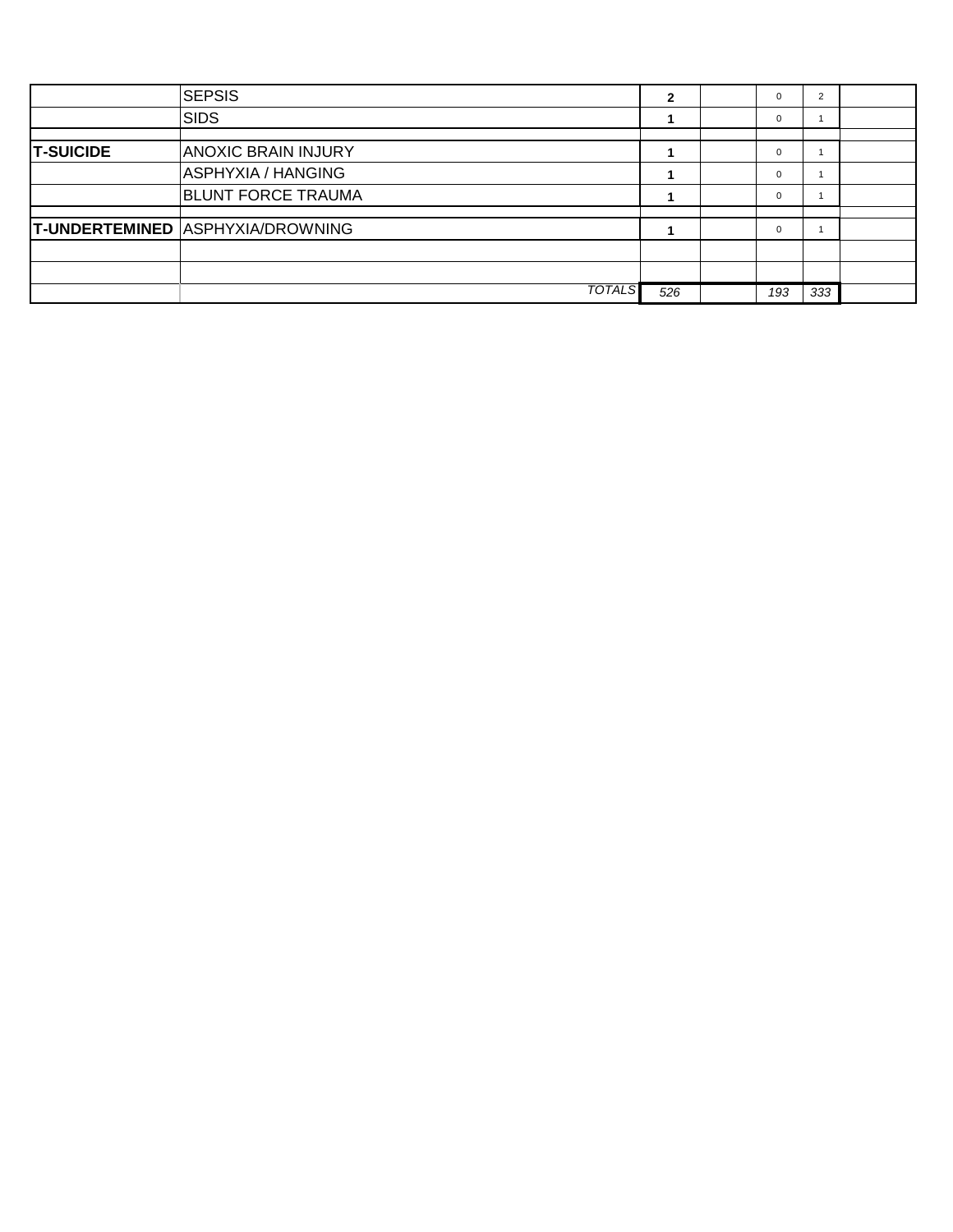#### Allen County Coroner's Office - **2014** Statistical Summary

# Motorized Vehicle Crash Statistics (MVC's)

**57 Total MVC's, including transfers, represented =**



|                                   | MVC's by location or position of the deceased |            |           |            | Total MVC's |            |                         |            |                            |            |
|-----------------------------------|-----------------------------------------------|------------|-----------|------------|-------------|------------|-------------------------|------------|----------------------------|------------|
|                                   | Operator                                      | % of MVC's | Passenger | % of MVC's | Pedestrian  | % of MVC's | not noted or<br>unknown | % of MVC's | total MVA's<br>represented | % of MVC's |
| <b>IMOTOR VEHICLE ACCIDENT</b>    | 20                                            | 35.1%      |           | 1.8%       |             | 12.3%      |                         | 1.8%       | 29                         | 50.9%      |
| Motor Vehicle Accident - Transfer | 15                                            | 26.3%      |           | 12.3%      |             | 8.8%       |                         | 1.8%       | 28                         | 49.1%      |
|                                   | 36                                            | 63.2%      |           | 15.8%      |             | 0.0%       |                         | 1.8%       | 57                         | 100.0%     |

|                                   |                  |            |                |            | MVC's by accident classification |            |                 |            |                         |            |
|-----------------------------------|------------------|------------|----------------|------------|----------------------------------|------------|-----------------|------------|-------------------------|------------|
|                                   | Multiple Vehicle | % of MVC's | Single Vehicle | % of MVC's | Motorcycle Inv.                  | % of MVC's | Pedestrian Inv. | % of MVC's | not noted or<br>unknown | % of MVC's |
| MOTOR VEHICLE ACCIDENT            |                  | 19.3%      | 13             | 22.8%      |                                  | 8.8%       |                 | 12.3%      |                         | 1.8%       |
| Motor Vehicle Accident - Transfer | 11               | 19.3%      | 15             | 26.3%      |                                  | 3.5%       |                 | 8.8%       |                         | 0.0%       |
|                                   | 14               | 24.6%      | 28             | 49.1%      |                                  | 12.3%      | 12              | 21.1%      |                         | 1.8%       |

| MVC's / utilization of safety devices                                                                                                                 |    |       |    |       |  |      |    |       |  |  |  |  |
|-------------------------------------------------------------------------------------------------------------------------------------------------------|----|-------|----|-------|--|------|----|-------|--|--|--|--|
| Pedestrian or not<br>not noted or<br>Harness / belt<br>no restraint<br>needed<br>unknown<br>% of MVC's<br>% of MVC's<br>% of MVC's<br>/helmet<br>used |    |       |    |       |  |      |    |       |  |  |  |  |
| MOTOR VEHICLE ACCIDENT                                                                                                                                |    | 8.8%  | 14 | 24.6% |  | 3.5% |    | 14.0% |  |  |  |  |
| Motor Vehicle Accident - Transfer                                                                                                                     | 11 | 19.3% |    | 19.3% |  | 0.0% |    | 10.5% |  |  |  |  |
|                                                                                                                                                       | 16 | 28.1% | 25 | 43.9% |  | 5.3% | 14 | 24.6% |  |  |  |  |

| MVC's by Primary Investigating Agency     |                                                 |            |                          |            |                            |            |                                      |            |                          |            |         |            |  |
|-------------------------------------------|-------------------------------------------------|------------|--------------------------|------------|----------------------------|------------|--------------------------------------|------------|--------------------------|------------|---------|------------|--|
|                                           | Ind State Police                                | % of MVC's | Allen County<br>Sh.      | % of MVC's | Fort Wayne PD              | % of MVC's | New Haven PD                         | % of MVC's | (Ind &<br>Other<br>Ohio) | % of MVC's | unknown | % of MVC's |  |
| MOTOR VEHICLE ACCIDENT                    | 0                                               | 0.0%       | 9                        | 15.8%      | 18                         | 31.6%      |                                      | 1.8%       | 0                        | 0.0%       |         | 1.8%       |  |
| 2<br>Motor Vehicle Accident - Transfer    |                                                 |            | 0<br>3.5%                |            | 0                          | 0.0%       | 0                                    | 0.0%       | 26                       | 45.6%      | 0       | 0.0%       |  |
|                                           | 18<br>26<br>9<br>3.5%<br>15.8%<br>31.6%<br>1.8% |            |                          |            |                            |            | 45.6%                                |            | 1.8%                     |            |         |            |  |
| MVC's by Alcohol and/or Drug test results |                                                 |            |                          |            |                            |            |                                      |            |                          |            |         |            |  |
|                                           | Alcohol test<br>positive                        | % of MVC's | Alcohol test<br>negative | % of MVC's | Test positive for<br>drugs | % of MVC's | No Test given or result<br>not noted | % of MVC's | unknown if tested        | % of MVC's |         |            |  |
| MOTOR VEHICLE ACCIDENT                    | 11                                              | 19.3%      | 15                       | 26.3%      | 16                         | 28.1%      | 6                                    | 10.5%      |                          | 1.8%       |         |            |  |
| Motor Vehicle Accident - Transfer         | 2                                               | 3.5%       | 15                       | 26.3%      | 11                         | 19.3%      | 8                                    | 14.0%      | 0                        | 0.0%       |         |            |  |

**13** 22.8% **30** 52.6% **27** 47.4% **14** 24.6% **1** 1.8%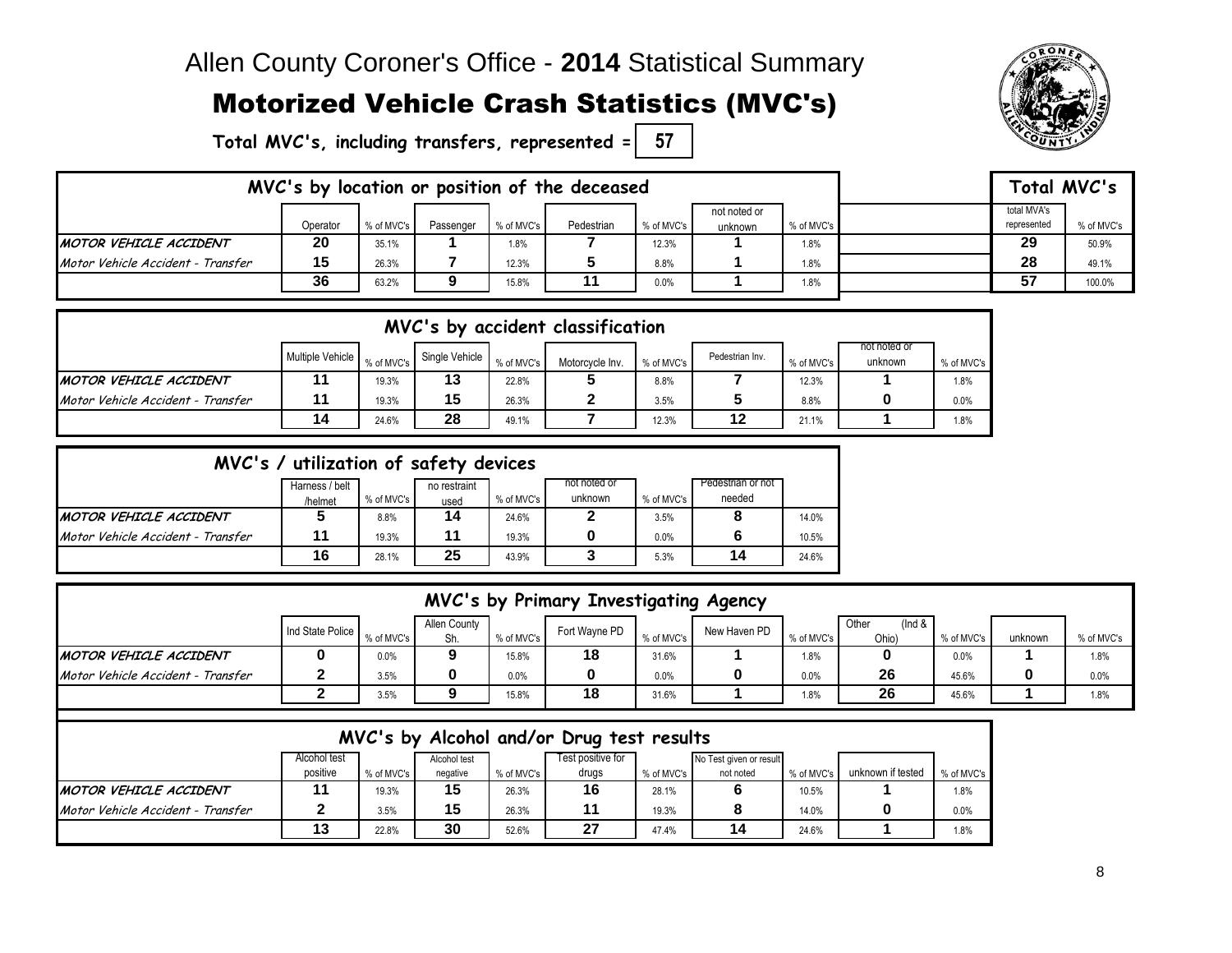#### Allen County Coroner Office Historical Stats

| Year       | Cases | Natural | Homicide        | Accident        | Suicide         | <b>MVC</b>      | Undetermined | Transfer | Autopsy |
|------------|-------|---------|-----------------|-----------------|-----------------|-----------------|--------------|----------|---------|
| 1995       | 315   | 128     | 22              | 57              | 25              | 24              |              | 58       | 126     |
| 1996       | 427   | 175     | 19              | $\overline{75}$ | 50              | 33              | 4            | 71       | 167     |
| 1997       | 471   | 205     | 42              | 78              | 41              | 39              | 6            | 59       | 231     |
| 1998       | 468   | 207     | $\overline{24}$ | 151             | $\overline{27}$ | 13              | 5            | 41       | 112     |
| 1999       | 605   | 268     | $\overline{25}$ | 118             | 18              | 63              | 6            | 107      | 313     |
| 2000       | 549   | 262     | $\overline{21}$ | 109             | 28              | $\overline{27}$ | 6            | 96       | 297     |
| 2001       | 640   | 279     | 27              | 99              | 41              | 48              | 6            | 140      | 317     |
| 2002       | 615   | 285     | 29              | 83              | 43              | 50              | 4            | 121      | 305     |
| 2003       | 546   | 257     | 21              | 80              | 42              | 30              |              | 115      | 238     |
| 2004       | 459   | 174     | 25              | 76              | 35              | $30$            | 12           | 106      | 228     |
| 2005       | 476   | 177     | 31              | 89              | 35              | 34              |              | 96       | 229     |
| 2006       | 473   | 186     | 19              | 82              | 49              | 29              | 5            | 96       | 218     |
| 2007       | 482   | 204     | 28              | 92              | 37              | 21              | 4            | 96       | 222     |
| 2008       | 523   | 198     | 26              | 108             | 38              | 25              | 14           | 114      | 226     |
| 2009       | 525   | 200     | 22              | 116             | 41              | 30              | 5            | 111      | 241     |
| 2010       | 496   | 181     | 30              | 114             | 41              | 21              | 4            | 105      | 204     |
| 2011       | 505   | 183     | 24              | 110             | 32              | 28              | 4            | 124      | 188     |
| 2012       | 536   | 185     | 30 <sup>1</sup> | 110             | 52              | $\overline{37}$ | 5            | 117      | 218     |
| 2013       | 501   | 144     | 45              | 105             | 42              | 32              | 5            | 128      | 219     |
| 2014       | 526   | 197     | 16              | 119             | 47              | 29              | 6            | 112      | 221     |
|            |       |         |                 |                 |                 |                 |              |          |         |
| Total      | 10138 | 4095    | 526             | 1971            | 764             | 643             | 113          | 2013     | 4520    |
|            |       |         |                 |                 |                 |                 |              |          |         |
| <b>AVG</b> | 506.9 | 204.75  | 26.3            | 98.55           | 38.2            | 32.15           | 5.65         | 100.65   | 226     |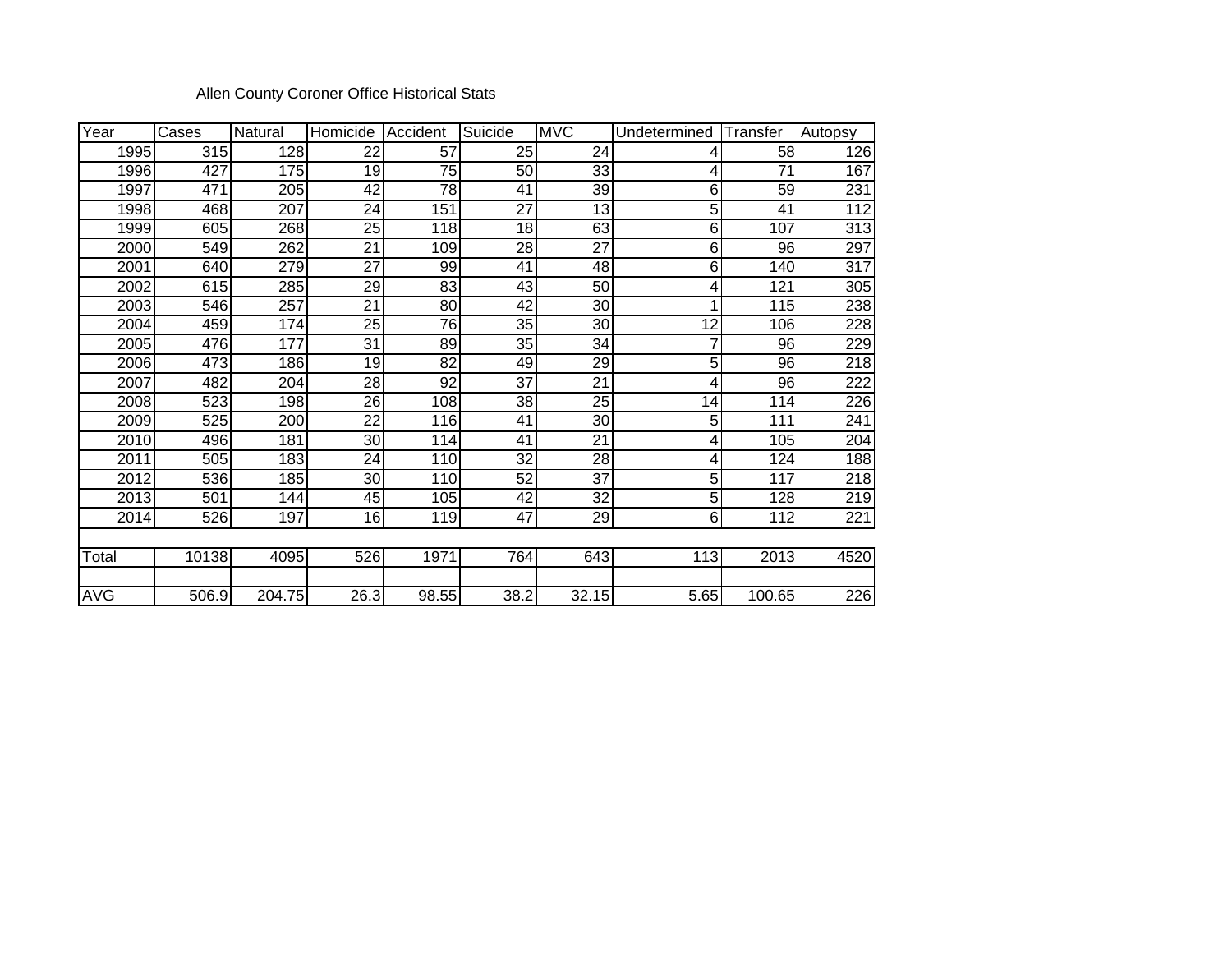|           | Allen County Suicide Yearly Comparison |                 |            |                 |            |                 |            |                 |                     |
|-----------|----------------------------------------|-----------------|------------|-----------------|------------|-----------------|------------|-----------------|---------------------|
|           |                                        |                 |            |                 |            |                 |            |                 |                     |
|           |                                        | 2011            | 2011       | 2012            | 2012       | 2013            | 2013       | 2014            | 2014                |
|           |                                        | Number          | Percentage | Number          | Percentage | Number          | Percentage | Number          | Percentage          |
|           | <b>Total Suicides</b>                  |                 | 100.00%    | 52              | 100.00%    | 42              | 100.00%    | 47              | 100.00%             |
| Sex       |                                        |                 |            |                 |            |                 |            |                 |                     |
|           | Male                                   | 29              | 90.63%     | 46              | 88.46%     | 37              | 88.10%     | 36              | 76.60%              |
|           | Female                                 | 3               | 9.38%      | 6               | 11.54%     | 5               | 11.90%     | 11              | 23.40%              |
| Race      |                                        |                 |            |                 |            |                 |            |                 |                     |
|           | White                                  | 29              | 90.63%     | 44              | 84.62%     | 40              | 95.24%     | 40              | 85.11%              |
|           | <b>Black</b>                           | $\overline{c}$  | 6.25%      | 6               | 11.54%     | $\mathbf{1}$    | 2.38%      | 4               | 8.51%               |
|           | Hispanic                               |                 | 3.13%      | $\overline{2}$  | 3.85%      | $\mathbf{1}$    | 2.38%      | 3               | 6.38%               |
| Age Group |                                        |                 |            |                 |            |                 |            |                 |                     |
|           | $\overline{0}$ -12 years               | 0               | 0.00%      | 0               | 0.00%      | $\mathbf 0$     | 0.00%      | 0               | 0.00%               |
|           | $13 - 19$                              | 0               | 0.00%      | 3               | 5.77%      | 1               | 2.38%      | 5               | 10.64%              |
|           | 20-29                                  | 4               | 12.50%     | 11              | 21.15%     | $\overline{7}$  | 16.67%     | 11              | 23.40%              |
|           | 30-39                                  | 6               | 18.75%     | 5               | 9.62%      | $\overline{7}$  | 16.67%     | 6               | 12.77%              |
|           | 40-49                                  | $\overline{7}$  | 21.88%     | 11              | 21.15%     | $6\phantom{1}6$ | 14.29%     |                 | 14.89%              |
|           | 50-59                                  | 6               | 18.75%     | 11              | 21.15%     | 12              | 28.57%     | 9               | 19.15%              |
|           | 60-69                                  | 6               | 18.75%     | 8               | 15.38%     | 5               | 11.90%     | 4               | 8.51%               |
|           | $70 +$                                 | 3               | 9.38%      | 3               | 5.77%      | $\overline{4}$  | 9.52%      | 5               | 10.64%              |
| Manner    |                                        |                 |            |                 |            |                 |            |                 |                     |
|           | Asphyxia                               | 10              | 31.25%     | 20              | 38.46%     | 11              | 26.19%     | 13              | 27.66%              |
|           | <b>Blunt Force Trauma</b>              | 0               | 0.00%      |                 | 1.92%      | $\overline{2}$  | 4.76%      |                 | 2.13%               |
|           | Drug / Alcohol                         | 7               | 21.88%     | 9               | 17.31%     | $9\,$           | 21.43%     | 11              | 23.40%              |
|           | Exsanguination                         | $\overline{2}$  | 6.25%      | 0               | 0.00%      | 1               | 2.38%      | 0               | 0.00%               |
|           | Gunshot                                | $\overline{13}$ | 40.63%     | $\overline{21}$ | 40.38%     | 19              | 45.24%     | $\overline{22}$ | 46.81%              |
|           | Poisoning                              | 0               | 0.00%      |                 | 1.92%      | $\mathbf 0$     | 0.00%      | $\mathbf 0$     | $\overline{0.00\%}$ |